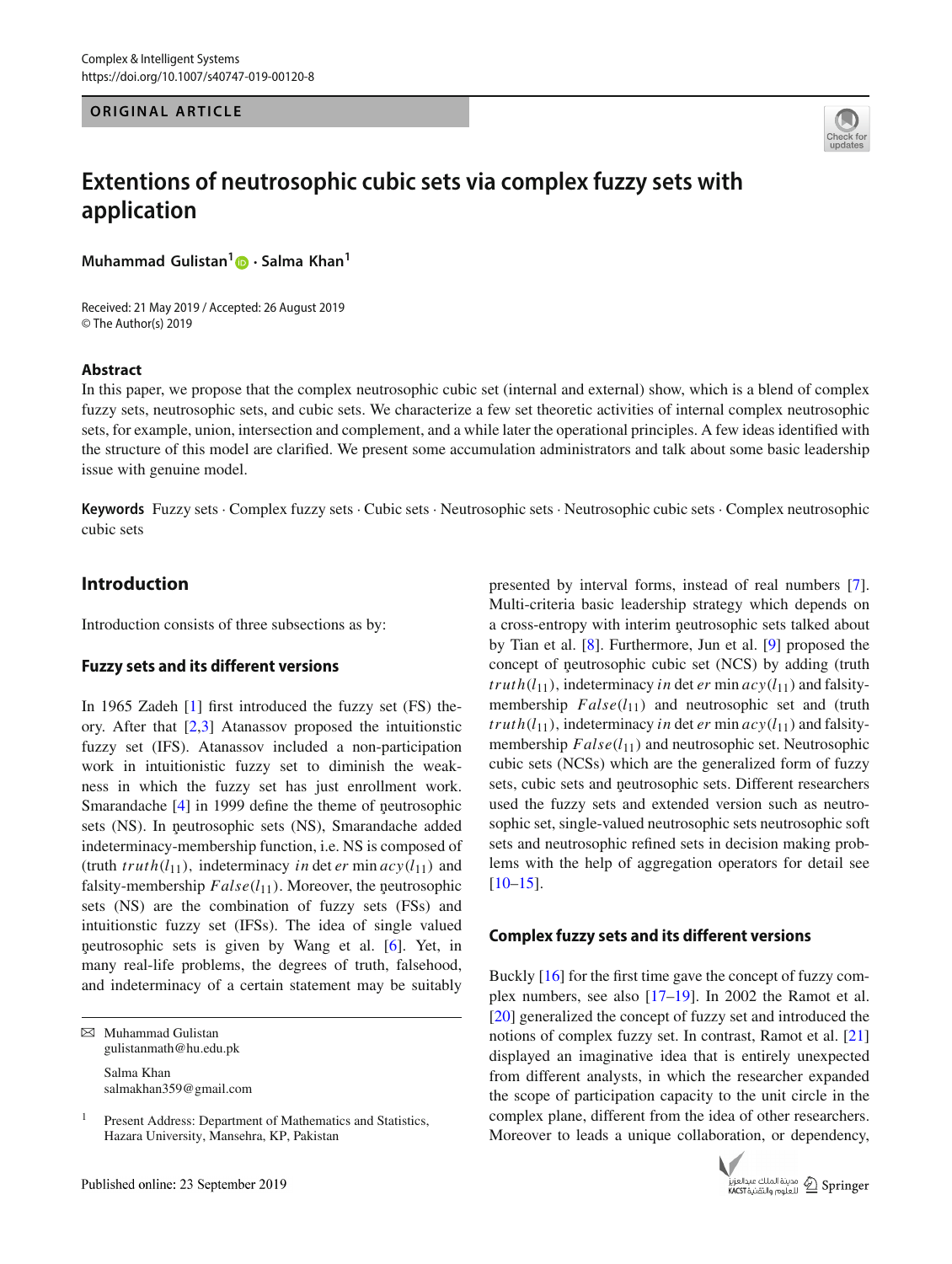between rules, which is improved by the use of vector aggregation in the inference stage of complex fuzzy logic sets. These problems may be very hard or difficult to solve using old techniques of fuzzy logic. There are numerous specialists which have dealt with complex fuzzy set, for example, Nguyen et al. [\[22](#page-11-10)] and Zhang et al. [\[23\]](#page-11-11). Abd Uazeez et al. [\[24](#page-11-12)], added the non-membership term to the idea of complex fuzzy set which is known as complex intuitionistic fuzzy sets, the range of values are extended to the unit circle in complex plan for both membership and non-membership functions instead of [0, 1]. The concept of complex intuitionistic fuzzy set introduced by Salleh [\[25](#page-11-13)[,26](#page-11-14)], which are the generalized form of complex fuzzy set. By the use of complex fuzzy sets different developing systems utilized by neutrosophic sets in present time for better designing and modeling reallife problems. To overcome the information of periodicity and uncertainty at the same time which is related to 'complex' functionality. Naveed at al. [\[27](#page-11-15)] examined the uses of complex intuitionistic fuzzy charts in cell organize supplier organizations. Additionally observe the possibility of complex intuitionistic fuzzy charts by Naveed and Akram [\[28\]](#page-11-16).

In recent times, Ali and Smarandache [\[29\]](#page-11-17) introduced complex neutrosophic set, which complex neutrosophic set is a neutrosophic set whose complex-valued truth membership function, complex-valued indeterminacy membership function, and complex-valued falsehood membership functions are the combination of real-valued truth amplitude term in association with phase term, real-valued indeterminate amplitude term with phase term, and real-valued false amplitude term with phase term, respectively. The complex neutrosophic set is a general structure of the various existing models, see [\[30](#page-11-18)[,31\]](#page-11-19).

#### **Our approach**

In this paper, being motivated from the idea of complex fuzzy sets which sums up the fuzzy sets, we propose the complex neutrosophic cubic sets (internal and external), which is a mix of complex fuzzy sets, neutrosophic sets and cubic sets. We characterize a few set theoretic activities of complex neutrosophic cubic sets (CNSs), for example, union, intersection and complement, and later the distinctive operational laws. Likewise disclosed a few ideas identified with the structure of this model. We present some collection administrators and talk about some basic leadership issues with genuine precedent.

# **Preliminaries**

In this segment we gathered a portion of the helping material from the current writing.



**Definition 1** [\[4](#page-10-3)[,5\]](#page-10-5) Let *L* be a non-empty set. A neutrsophic set in *L* is a structure of the form  $\mathfrak{R}_1 := \{l_{11}; \mathfrak{R}_{1truth}(l_{11}),\}$  $\mathfrak{R}_{1In \text{ det } er}(l_{11}), \mathfrak{R}_{1False}(l_{11})|l_{11} \in L$ , is described by *truth*, *In* det *ermacy* and *False*, where  $\Re_{1truth}$ ,  $\Re_{1In\det er}$ ,  $\Re_{1False}: L \to [0^-, 1^+]$ .

**Definition 2** [\[6](#page-10-4)] Let *L* be a universe of discourse, with a general element in  $L$  denoted by  $l_{11}$ . A single valued neutrosophic set  $\Re_1$  in *L* is defined as follows:

$$
\mathfrak{R}_1 = \{l_{11} : (\mathfrak{R}_{1truth}(l_{11}), \mathfrak{R}_{1In \det er}(l_{11}), \mathfrak{R}_{1F}(l_{11})) | l_{11} \in L \},
$$

where  $\Re_{1truth}$  denote the truth,  $\Re_{1In\det er}$  denote the indetermancy and  $\Re_{1False}$  denote the falsity-membership function.

For every  $l_{11}$  in *L*, we have  $\Re_{1truth}(l_{11}), \Re_{1In \det er}(l_{11}),$  $\mathfrak{R}_{1False}(l_{11}) \in [0, 1]$ , and  $0 \leq \mathfrak{R}_{1truth}(l_{11}) + \mathfrak{R}_{1In \text{ det } er}(l_{11})$  $+ \Re_{1False}(l_{11}) \leq 3.$ 

**Definition 3** [\[6](#page-10-4)] Suppose  $l_{11} = (truth_1, in \det er_1, false_1)$ and  $l_{22} = (truth_2, in \det er_2, False_2)$  are two SVNNs, then their operational laws are defined as:

- 1. The compliment of  $l_{11}$  is  $\overline{l}_{11} = (False_1, 1 in \det er_1,$  $truth_1$ ).
- 2.  $l_{11} \oplus l_{22} = (truth_1 + truth_2 truth_1truth_2, in \text{det})$  $er_1$ *in* det  $er_2$ ,  $False_1False_2$ .

3. 
$$
l_{11} \otimes l_{22} = \begin{pmatrix} truth_1.truth_2, in \det er_1 + in \det er_2 \\ -in \det er_1 in \det er_2, \\ False_1 + False_2 - False_1 False_2 \end{pmatrix}
$$
.  
4.  $nl_{11} = (1 - (1 - truth_1)^n, (in \det er_1)^n, (False_1)^n)$ ,

 $n > 0$ . 5.  $l_{11}^n = ((truth_1)^n, 1 - (1 - in \det er_1)^n, 1 - (1 - in \det er_1)^n)$  $-False<sub>1</sub>)<sup>n</sup>$ ,  $n > 0$ .

**Definition 4** [\[16](#page-11-5)] Let  $\hat{U} \neq \Phi$  an NCS in *L* is defined in the form of a pair  $\Omega = (\Re_1, \Re_2)$ , where  $\Re_1$  =  $\{(l_{11}; \mathfrak{R}_{1Truth(\bar{l}_{11})}, \mathfrak{R}_{1\tilde{I}nd(l_{11})}, \mathfrak{R}_{1\tilde{F}al(l_{11})}) \mid l_{11} \in l_{11}\}\$ is an interval neutrosophic set in  $l_{11}$  and  $\Re_2 = \{(l_{11}; \Re_{2truth(l_{11})},$  $\Re_{2ind(l_{11})}, \Re_{2False(l_{11})}) \mid l_{11} \in l_{11}$ ) is a neutrosophic set in  $l_{11}$ .

**Definition 5** [\[30](#page-11-18)] A complex neutrosophic set is defined on a universe of discourse  $\hat{U}$ , is described by a truth membership  $(Truth_S(l_{11}))$ , an indeterminacy membership (*In* det  $er_S(l_{11})$ ), a falsity membership ( $False_S(l_{11})$ ), and assigning a complex-valued grade of  $Truth_S(l_{11})$ , *In* det  $er_S(l_{11})$  and  $False_S(l_{11})$  in *S* for any  $l_{11} \in U$ . The values  $Truth_S(l_{11}), In det  $er_S(l_{11}), False_S(l_{11})$  and their sum$ may all be with in the unit circle in the complex plane, and so it is of the following form: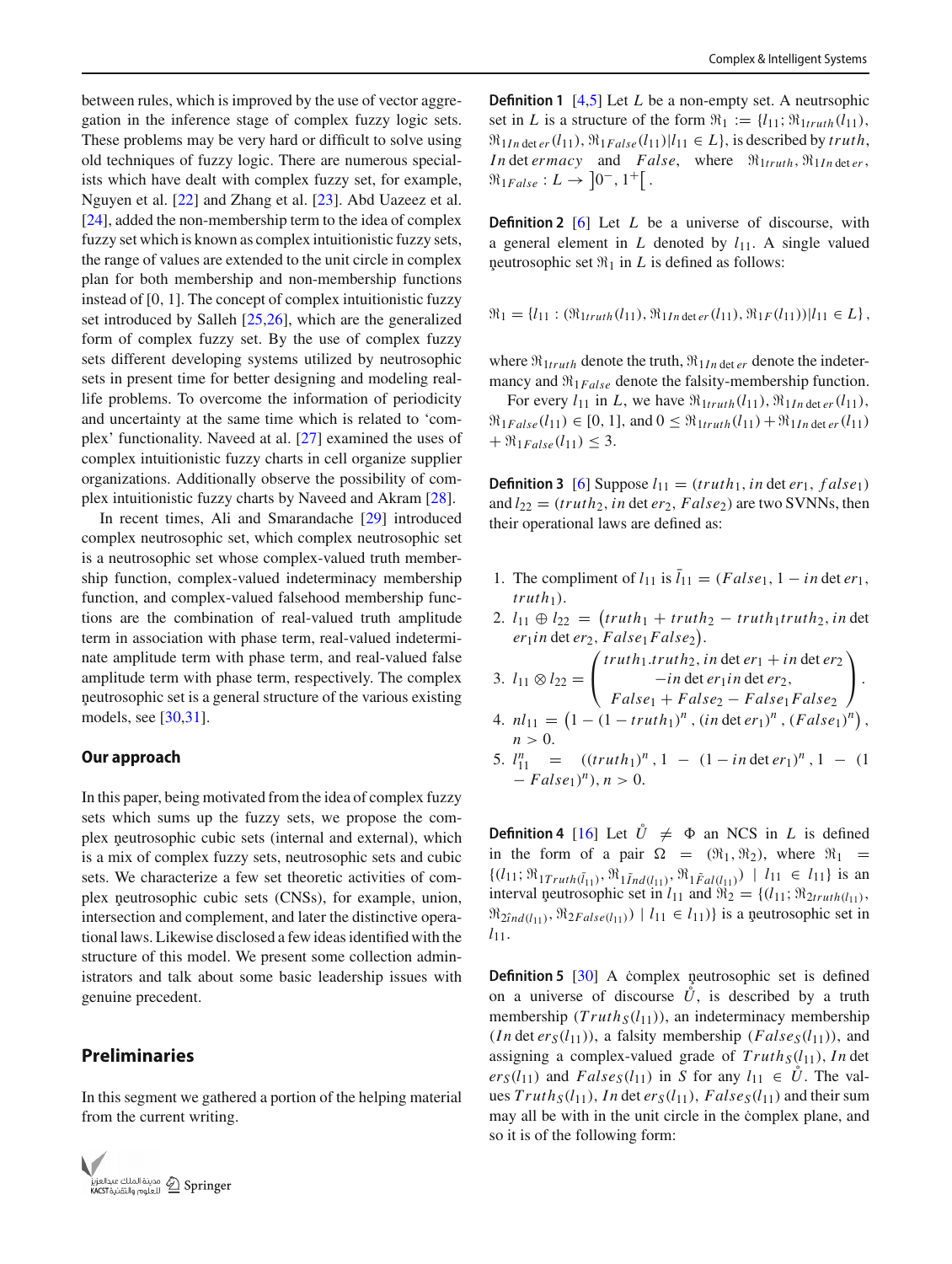$$
Truth_S(l_{11}) = p_S(l_{11}).e^{i\mu_S(l_{11})},
$$
  
\n
$$
In \det ers(l_{11}) = q_S(l_{11}).e^{i\nu_S(l_{11})},
$$
  
\n
$$
False_S(l_{11}) = r_S(l_{11}).e^{i\omega_S(l_{11})},
$$

 $p_s(l_{11}), q_s(l_{11}), r_s(l_{11})$  are respectively real values where  $p_s(l_{11}), q_s(l_{11}), r_s(l_{11}) \in [0, 1]$ , and  $\mu_s(l_{11}), \nu_s(l_{11}), \omega_s(l_{11})$  $\in$  [0, 2 $\pi$ ], such that the following condition is satisfied:  $0 \leq p_s(l_{11}) + q_s(l_{11}) + r_s(l_{11}) \leq 3$ . A complex neutrosophic set *S* can be represented in set form as: *S* = neutrosophic set *S* can be represented in set form as: *S* =<br>  $\left\{ \begin{pmatrix} l_{11}, Truth_S(l_{11}) = s_{Truth}, In \text{det } erg(l_{11}) \\ = s_{In \text{det } er}, False_S(l_{11}) = s_{False} \end{pmatrix} : l_{11} \in \mathring{U} \right\}$ where  $Truth_S: X \rightarrow \{s_{Truth}: s_{Truth} \in \Re_3 | s_{Truth} | \leq 1\},\$ *In* det  $er_S: X \to \{s_{In \det er}: s_{In \det er} \in \Re_3 | s_{In \det er} | \leq 1 \},$  $False_S: X \rightarrow \{s_{False} : s_{False} \in \Re_3 | s_{False} | \leq 1 \}$  and  $0 \leq |Truth_S(l_{11}) + In \text{ det } {erg}(l_{11}) + False_S(l_{11})| \leq 3.$ 

### **Complex neutrosophic cubic sets (CNCSs)**

In this segment we start the investigation of new kinds of neutrosophic sets known as complex neutrosophic cubic sets which is the mix of complex sets and neutrosophic cubic sets.

**Definition 6** A complex neutrosophic cubic set is defined on a universe of discourse *L* is described by a truth membership function  $(Truth_{\mathcal{Z}^N}(l_{11}), truth_{\mathcal{Z}^N}(l_{11})),$  an indeterminacy membership function  $(In \text{ det } er_{\mathcal{Z}^N}(l_{11}), in \text{ det } er_{\mathcal{Z}^N}(l_{11})),$ falsity membership function  $(False_{\mathcal{Z}^N}(l_{11}), false_{\mathcal{Z}^N}(l_{11})),$ and assigning a complex-valued grade of  $(Truth_{Z^N}(l_{11}),$  $int_{\mathbb{R}^N} t \cdot \left( \ln t \right) \cdot \left( \ln t \cdot \ln \left( \frac{dt}{t} \right) \cdot \ln \left( \frac{dt}{t} \right) \right) \cdot \lim_{t \to \infty} \ln t \cdot \ln \left( \frac{dt}{t} \right)$  $(False_{\mathcal{Z}^N}(l_{11}), false_{\mathcal{Z}^N}(l_{11}))$ , in  $\mathcal{Z}^N$  for any  $l_{11} \in \mathring{U}$ .

The values  $(Truth_{\mathcal{Z}^N}(l_{11}), truth_{\mathcal{Z}^N}(l_{11}))$ ,  $(In det er_{\mathcal{Z}^N})$  $(l_{11}),$  *in* det *er*<sub>Z</sub><sup>*N*</sup> $(l_{11})$ ,

 $(False_{\mathcal{Z}^N}(l_{11}), false_{\mathcal{Z}^N}(l_{11}))$  and their sum may all be with in the unit circle in the complex plane, and so it is of the following form:

$$
\begin{aligned} &\left( Truth_{\mathcal{Z}^N}(l_{11}), truth_{\mathcal{Z}^N}(l_{11}) \right) \\ &= \left( P_{\mathcal{Z}^N}(l_{11}).e^{j\tilde{\mu}_{\mathcal{Z}^N}(l_{11})}, p_{\mathcal{Z}^N}(l_{11}).e^{i\mu_{\mathcal{Z}^N}(l_{11})} \right), \end{aligned}
$$

$$
(In \det er_{\mathcal{Z}^N}(l_{11}), in \det er_{\mathcal{Z}^N}(l_{11}))
$$
  
=  $(Q_{\mathcal{Z}^N}(l_{11}).e^{j\tilde{\nu}_{\mathcal{Z}^N}(l_{11})}, q_{\mathcal{Z}^N}(l_{11}).e^{i\nu_{\mathcal{Z}^N}(l_{11})}),$   
 $(False_{\mathcal{Z}^N}(l_{11}), false_{\mathcal{Z}^N}(l_{11}))$   
=  $(R_{\mathcal{Z}^N}(l_{11}).e^{j\tilde{\omega}_{\mathcal{Z}^N}(l_{11})}, r_{\mathcal{Z}^N}(l_{11}).e^{i\omega_{\mathcal{Z}^N}(l_{11})}),$ 

where

$$
(P_{\mathcal{Z}^N}(l_{11}), p_{\mathcal{Z}^N}(l_{11})), (Q_{\mathcal{Z}^N}(l_{11}), q_{\mathcal{Z}^N}(l_{11})),(R_{\mathcal{Z}^N}(l_{11}), r_{\mathcal{Z}^N}(l_{11})),
$$

are respectively real values and

$$
(P_{\mathcal{Z}^N}(l_{11}), p_{\mathcal{Z}^N}(l_{11})), (Q_{\mathcal{Z}^N}(l_{11}), q_{\mathcal{Z}^N}(l_{11})),
$$
  

$$
(R_{\mathcal{Z}^N}(l_{11}), r_{\mathcal{Z}^N}(l_{11})) \in [0, 1],
$$

where

$$
(\tilde{\mu}_{\mathcal{Z}^N}(l_{11}), \mu_{\mathcal{Z}^N}(l_{11})) , (\tilde{\nu}_{\mathcal{Z}^N}(l_{11}), \nu_{\mathcal{Z}^N}(l_{11})) , (\tilde{\omega}_{\mathcal{Z}^N}(l_{11}), \omega_{\mathcal{Z}^N}(l_{11})) \in [0, 2\pi].
$$

In set form the complex neutrosophic cubic set  $\mathcal{Z}^N$  can be represented as

$$
\mathcal{Z}^N = \left\{ \begin{pmatrix} l_{11}, Truth_{\mathcal{Z}^N}(l_{11}), In \det er_{\mathcal{Z}^N}(l_{11}), False_{\mathcal{Z}^N}(l_{11}), \\ truth_{\mathcal{Z}^N}(l_{11}), in \det er_{\mathcal{Z}^N}(l_{11}), false_{\mathcal{Z}^N}(l_{11}) \end{pmatrix} : l_{11} \in \mathring{U} \right\}
$$

**Example 1** A complex neutrosophic cubic set is defined on a universe of discourse *L*, is described by a truth membership function  $([0.3, 0.4] e^{j\pi[0.4, 0.5]}, (0.5e^{j\pi[0.4)}),$  an indeterminacy membership function  $([0.4, 0.5] e^{j\pi [0.5, 0.7]}, (0.6e^{j\pi 0.4})),$ a falsity membership function  $(0.4, 0.6] e^{j\pi [0.4, 0.7]},$  $(0.6e^{j\pi(0.5)})$ , and assigning a complex-valued grade of  $((0.3, 0.4]e^{j\pi[0.4, 0.5]}, (0.5e^{j\pi[0.4)}]), ((0.4, 0.5]e^{j\pi[0.5, 0.7]},$  $(0.6e^{j\pi(0.4)}),$  and  $([0.4, 0.6]e^{j\pi(0.4, 0.7)}, (0.6e^{j\pi(0.5)}),$  in  $Z^N$  for any  $l_{11} \in L$ . Then, the complex neutrosophic cubic set  $\mathcal{Z}^N$  is given as follows:

$$
\mathcal{Z}^N = \left\{ \left( \begin{matrix} ([0.3, 0.4] \, e^{j\pi [0.4, 0.5]}, (0.5 e^{j\pi 0.4}) ), ([0.4, 0.5] \, e^{j\pi [0.5, 0.7]}, (0.6 e^{j\pi 0.4}) ), \\ ([0.4, 0.6] \, e^{j\pi [0.4, 0.7]}, (0.6 e^{j\pi 0.5}) ) \end{matrix} \right) \right\}
$$

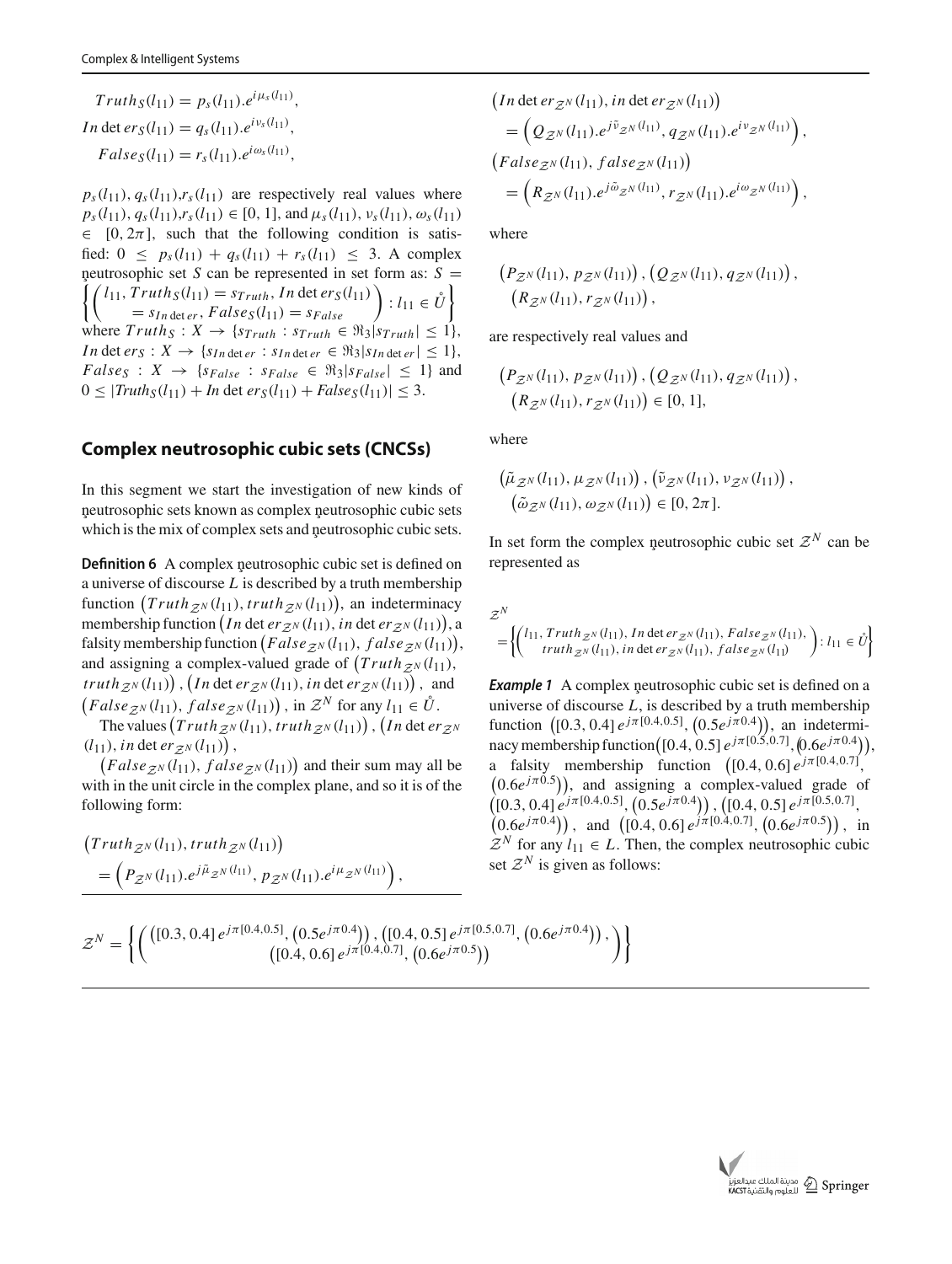**Definition 7** A complex neutrosophic cubic set

$$
\mathcal{Z}^{N} = \left\{ \begin{pmatrix} l_{11}, Truth_{\mathcal{Z}^{N}}(l_{11}), In \det er_{\mathcal{Z}^{N}}(l_{11}), False_{\mathcal{Z}^{N}}(l_{11}), \\ truth_{\mathcal{Z}^{N}}(l_{11}), in \det er_{\mathcal{Z}^{N}}(l_{11}), false_{\mathcal{Z}^{N}}(l_{11}) \end{pmatrix} : l_{11} \in \mathring{U} \right\}
$$

in  $\mathring{U}$  is said to be

1. Truth-internal complex neutrosophic cubic set (TIC-NCs) if the following is hold  $(\forall l_{11} \in X)$   $\left( Truth_{\mathbb{Z}^N}^{-1}(l_{11}) \leq \right)$  $truth_{\mathcal{Z}^N}(l_{11}) \leq Truth_{\mathcal{Z}^N}^+(l_{11})\bigg)$  and  $(\forall l_{11} \in circU)$   $\left(\mu_{\mathcal{Z}^N}^-\right)$  $(l_{11}) \leq \mu_{\mathcal{Z}^N}(l_{11}) \leq \mu_{\mathcal{Z}^N}^+(l_{11})$ .

2. Indeterminacy-internal complex neutrosophic cubic set (IICNCs) if the following is hold  $(\forall l_{11} \in circU)$  (*In* det  $er_{\mathcal{Z}^N}^-(l_{11}) \leq in \det er_{\mathcal{Z}^N}(l_{11}) \leq In \det er_{\mathcal{Z}^N}^+(l_{11})$  and  $(\forall l_{11})$  $\in$  *circU*)  $\left( v_{\mathcal{Z}^N}^{-}(l_{11}) \leq v_{\mathcal{Z}^N}(l_{11}) \leq v_{\mathcal{Z}^N}^{+}(l_{11}) \right)$ .

3. Falsity-internal complex neutrosophic cubic set (FIC-NCs) if the following is hold ( $\forall l_{11} \in circU$ )  $\left(False_{\mathbb{Z}^N}^{-1}(l_{11})\right)$  $\leq false_{\mathcal{Z}^N}(l_{11}) \leq False_{\mathcal{Z}^N}^+(l_{11})$  and  $(\forall l_{11} \in circU)$  $\left(\omega_{\mathcal{Z}^N}^-(l_{11}) \leq \omega_{\mathcal{Z}^N}(l_{11}) \leq \omega_{\mathcal{Z}^N}^+(l_{11})\right).$ 

If a complex neutrosophic cubic set  $(CNCs)$  satisfy 1, 2, 3, then it is said to be internal complex neutrosophic cubic set (ICNCs).

**Definition 8** A complex neutrosophic cubic set

$$
\mathcal{Z}^{N} = \left\{ \begin{pmatrix} l_{11}, Truth_{\mathcal{Z}^{N}}(l_{11}), In \det er_{\mathcal{Z}^{N}}(l_{11}), False_{\mathcal{Z}^{N}}(l_{11}), \\ truth_{\mathcal{Z}^{N}}(l_{11}), in \det er_{\mathcal{Z}^{N}}(l_{11}), false_{\mathcal{Z}^{N}}(l_{11}) \end{pmatrix} : l_{11} \in \mathring{U} \right\}
$$

in  $l_{11}$  is said to be

1. Truth-external complex neutrosophic cubic set (TEC-NCs) if the following is hold  $(\forall l_{11} \in circU)$   $(truth_{\mathcal{Z}^N}(l_{11})$  $\notin (Truth_{\mathcal{Z}^N}^{-1}(l_{11}), Truth_{\mathcal{Z}^N}^{+}(l_{11}))$  and  $(\forall l_{11} \in circU)$  $\left(\mu_{\mathcal{Z}^N}(l_{11}) \notin \left(\mu_{\mathcal{Z}^N}^-(l_{11}), \mu_{\mathcal{Z}^N}^+(l_{11})\right)\right).$ 2. Indeterminacy-external complex neutrosophic cubic set

(IECNCs) if the following is hold  $(\forall l_{11} \in circU)$  (*in* det  $er_{\mathcal{Z}^N}(l_{11}) \notin (In \det er_{\mathcal{Z}^N}^-(l_{11}), In \det er_{\mathcal{Z}^N}^+(l_{11})\)$  and  $(\forall l_{11})$  $\in$  *circU*)  $\left(\nu_{\mathcal{Z}^N}(l_{11}) \notin \left(\nu_{\mathcal{Z}^N}^-(l_{11}), \nu_{\mathcal{Z}^N}^+(l_{11})\right)\right).$ 

3. Falsity-external complex neutrosophic cubic set (FEC-NCs) if the following is hold  $(\forall l_{11} \in X)$  ( $false_{\mathcal{Z}^{N}}(l_{11}) \notin \mathcal{Z}^{N}$  $\left(False_{Z^N}^{-}(l_{11}), False_{Z^N}^{+}(l_{11})\right)$  and  $(\forall l_{11} \in X)$   $\left(\omega_{Z^N}(l_{11})\right)$  $\notin \left(\omega_{\mathcal{Z}^N}^-(l_{11}), \omega_{\mathcal{Z}^N}^+(l_{11})\right)\right).$ 

If a complex neutrosophic cubic set (CNCs) satisfy  $1, 2, 3$ then it is said to be external complex neutrosophic cubic set (ECNCs).



#### **Definition 9** Let

$$
\Re_1
$$

$$
= \left\{ \begin{pmatrix} l_{11}, Truth_{\Re_1}(l_{11}), In \det er_{\Re_1}(l_{11}), False_{\Re_1}(l_{11}), \\ truth_{\Re_1}(l_{11}), in \det er_{\Re_1}(l_{11}), false_{\Re_1}(l_{11}) \end{pmatrix} : l_{11} \in \mathring{U} \right\}
$$

and

$$
\mathcal{H}_2 = \left\{ \left( \begin{array}{c} l_{11}, \text{Truth}_{\mathfrak{R}_1}(l_{11}), \text{ } In \text{ det } \text{er}_{\mathfrak{R}_2}(l_{11}), \text{ } False_{\mathfrak{R}_2}(l_{11}), \\ \text{ truth}_{\mathfrak{R}_2}(l_{11}), \text{ } in \text{ det } \text{er}_{\mathfrak{R}_2}(l_{11}), \text{ } false_{\mathfrak{R}_2}(l_{11}) \end{array} \right) : l_{11} \in \mathring{U} \right\}
$$

be two complex neutrosophic cubic sets (CNCSs). We define 1. The complement of  $\Re_1$ , denoted as  $\Re_3(\Re_1)$ , is specified by functions:

$$
Truth_{\mathfrak{R}_3(\mathfrak{R}_1)}(l_{11}) = P_{\mathfrak{R}_3(\mathfrak{R}_1)}(l_{11}).e^{j\tilde{\mu}_{\mathfrak{R}_3(\mathfrak{R}_1)}(l_{11})}
$$
  
\n
$$
= R_{\mathfrak{R}_1}(l_{11}).e^{j(2\pi - \tilde{\mu}_{\mathfrak{R}_1}(l_{11}))}
$$
  
\n
$$
In \det er_{\mathfrak{R}_3(\mathfrak{R}_1)}(l_{11}) = Q_{\mathfrak{R}_3(\mathfrak{R}_1)}(l_{11}).e^{j\tilde{\nu}_{\mathfrak{R}_3(\mathfrak{R}_1)}(l_{11})}
$$
  
\n
$$
= (1 - Q_{\mathfrak{R}_1}(l_{11})) .e^{j(2\pi - \tilde{\nu}_{\mathfrak{R}_1}(l_{11}))}
$$
  
\n
$$
False_{\mathfrak{R}_3(\mathfrak{R}_1)}(l_{11}) = R_{\mathfrak{R}_3(\mathfrak{R}_1)}(l_{11}).e^{j\tilde{\omega}_{\mathfrak{R}_3(\mathfrak{R}_1)}(l_{11})}
$$
  
\n
$$
= P_{\mathfrak{R}_1}(l_{11}).e^{j(2\pi - \tilde{\omega}_{\mathfrak{R}_1}(l_{11}))}
$$
  
\n
$$
truth_{\mathfrak{R}_3(\mathfrak{R}_1)}(l_{11}) = p_{\mathfrak{R}_3(\mathfrak{R}_1)}(l_{11}).e^{j\mu_{\mathfrak{R}_3(\mathfrak{R}_1)}(l_{11})}
$$
  
\n
$$
= r_{\mathfrak{R}_1}(l_{11}).e^{j(2\pi - \mu_{\mathfrak{R}_1}(l_{11}))}
$$
  
\n
$$
in \det er_{\mathfrak{R}_3(\mathfrak{R}_1)}(l_{11}) = q_{\mathfrak{R}_3(\mathfrak{R}_1)}(l_{11}).e^{j\nu_{\mathfrak{R}_3(\mathfrak{R}_1)}(l_{11})}
$$
  
\n
$$
= (1 - q_{\mathfrak{R}_1}(l_{11})).e^{j(2\pi - \nu_{\mathfrak{R}_1}(l_{11}))}
$$
  
\n<

2.  $\mathfrak{R}_1 \subseteq \mathfrak{R}_2$  if, (i)  $Truth_{\mathfrak{R}_1}(l_{11}) \leq Truth_{\mathfrak{R}_2}(l_{11})$  such that  $P_{\Re_1}(l_{11}) \leq P_{\Re_2}(l_{11})$  and  $\tilde{\mu}_{\Re_1}(l_{11}) \leq \tilde{\mu}_{\Re_2}(l_{11}),$ (ii) *In* det  $er_{\Re_1}(l_{11}) \geq In \det er_{\Re_2}(l_{11})$ such that  $Q_{\Re_1}(l_{11}) \geq Q_{\Re_2}(l_{11})$  and  $\tilde{\nu}_{\Re_1}(l_{11}) \geq \tilde{\nu}_{\Re_2}(l_{11}),$  $(iii) False_{\Re_1}(l_{11}) \geq False_{\Re_2}(l_{11})$ such that  $R_{\Re_1}(l_{11}) \ge R_{\Re_2}(l_{11})$  and  $\tilde{\omega}_{\Re_1}(l_{11}) \ge \tilde{\omega}_{\Re_2}(l_{11}),$  $(iv) T_{\Re_1}(l_{11}) \leq T_{\Re_2}(l_{11})$ such that  $p_{\Re_1}(l_{11}) \leq p_{\Re_2}(l_{11})$  and  $\mu_{\Re_1}(l_{11}) \leq \mu_{\Re_2}(l_{11}),$ (v) *in* det  $er_{\Re_1}(l_{11}) \ge in \det er_{\Re_2}(l_{11})$ such that  $q_{\Re_1}(l_{11}) \geq q_{\Re_2}(l_{11})$  and  $\nu_{\Re_1}(l_{11}) \geq \nu_{\Re_2}(l_{11}),$  $(vi)$   $false_{\Re_1}(l_{11}) \geq false_{\Re_2}(l_{11})$ such that  $r_{\Re_1}(l_{11}) \ge r_{\Re_2}(l_{11})$  and  $\omega_{\Re_1}(l_{11}) \ge \omega_{\Re_2}(l_{11})$ . 3. The union (intersection) of  $\Re_1$  and  $\Re_2$ , denoted as  $\Re_1 \cup$ 

(∩)  $\Re_2$  and the truth membership function  $(Truth_{\Re_1 \cup (∩)\Re_2})$  $(l_{11})$ , *truth* $\mathfrak{R}_1 \cup (\cap) \mathfrak{R}_2$   $(l_{11})$ , the indeterminacy membership function  $(In \det er_{\Re_1 \cup (\cap) \Re_2} (l_{11}), in \det er_{\Re_1 \cup (\cap) \Re_2} (l_{11}))$  and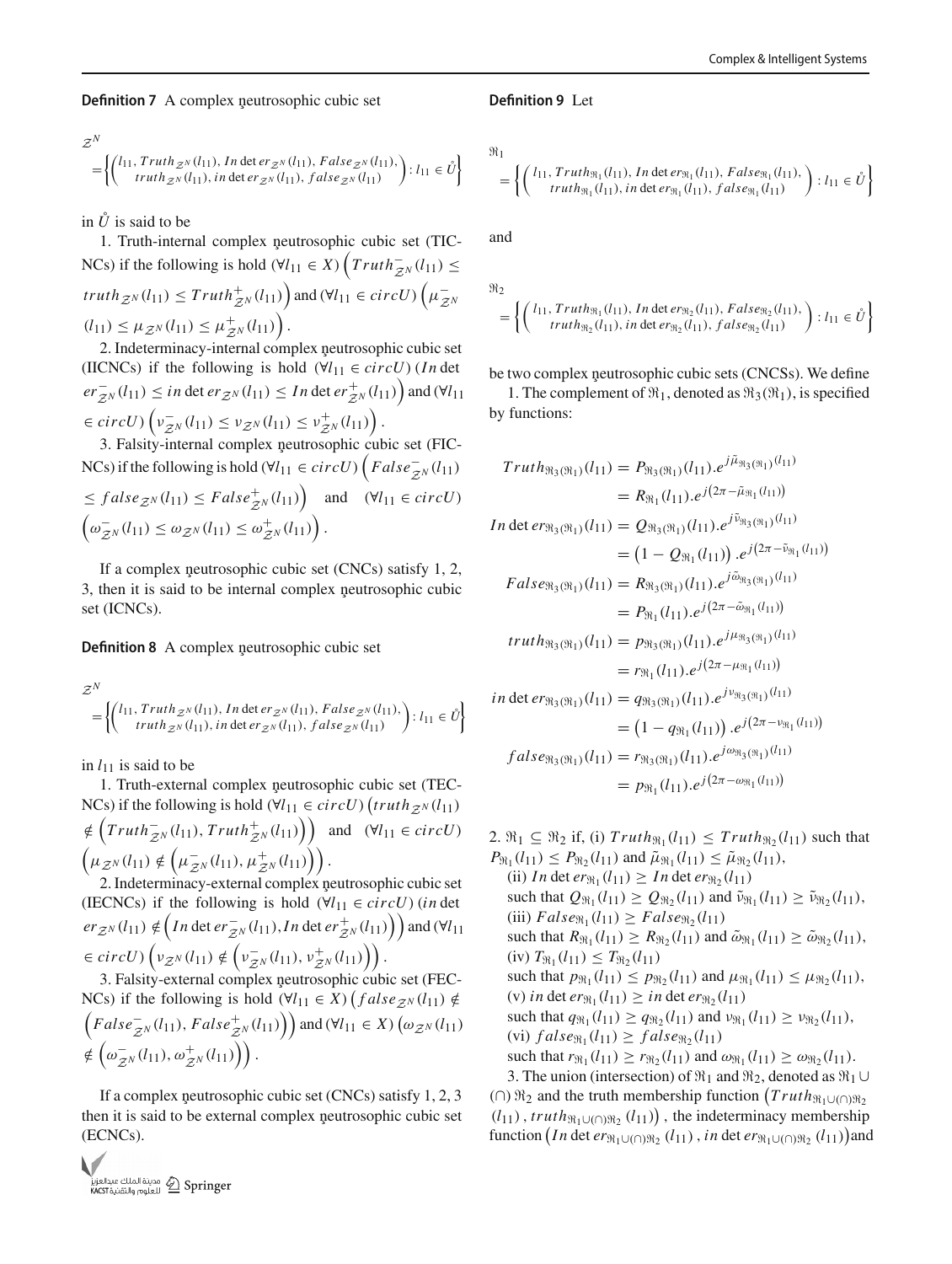the falsity membership function  $(False_{\Re_1 \cup (\cap) \Re_2} (l_{11}),$  $false_{\Re_1 \cup (\cap) \Re_2} (l_{11})$  are defined as:

# $Truth_{\mathfrak{R}_1\cup( \cap)\mathfrak{R}_2}(l_{11})$

 $= [P_{\Re_1}(l_{11}) \vee (\wedge) P_{\Re_2}(l_{11})]$ . $e^{j(\tilde{\mu}_{\Re_1}(l_{11}) \vee (\wedge) \tilde{\mu}_{\Re_2}(l_{11}))}$ *In* det *er*<sub>\{1∪(∩)\, (*l*<sub>11</sub>)</sub>

 $=$   $[Q_{\Re_1}(l_{11}) \vee (\wedge) Q_{\Re_2}(l_{11})]$ . $e^{j(\tilde{\nu}_{\Re_1}(l_{11}) \vee (\wedge) \tilde{\nu}_{\Re_2}(l_{11}))}$  $False_{\mathfrak{R}_1\cup( \cap)\mathfrak{R}_2}(l_{11})$ 

 $= [R_{\Re_1}(l_{11}) \vee (\wedge) R_{\Re_2}(l_{11})]$ . $e^{j(\tilde{\omega}_{\Re_1}(l_{11}) \vee (\wedge) \tilde{\omega}_{\Re_2}(l_{11}))}$ *truth*<sub> $\mathfrak{R}_1$ ∪(∩) $\mathfrak{R}_2$  ( $l_{11}$ )</sub>

 $= [p_{\Re_1}(l_{11}) \vee (\wedge) p_{\Re_2}(l_{11})]$ . $e^{j(\mu_{\Re_1}(l_{11}) \vee (\wedge) \mu_{\Re_2}(l_{11}))}$ *in* det *er*<sub> $\Re_1$ ∪(∩) $\Re_2$  (*l*<sub>11</sub>)</sub>

 $= [q_{\Re_1}(l_{11}) \vee (\wedge) q_{\Re_2}(l_{11})]$ . $e^{j(\nu_{\Re_1}(l_{11}) \vee (\wedge) \nu_{\Re_2}(l_{11}))}$ *f alse*-1∪(∩)-<sup>2</sup> (*l*11)

 $= [r_{\Re_1}(l_{11}) \vee (\wedge) r_{\Re_2}(l_{11})] \cdot e^{j(\omega_{\Re_1}(l_{11}) \vee (\wedge) \omega_{\Re_2}(l_{11}))}$ 

where  $\vee$  = max and  $\wedge$  = min.

## **Definition 10** Let

 $\mathfrak{m}_1$ =  $\int$   $\int$   $l_{11}$ ,  $Truth_{\mathfrak{R}_1}(l_{11})$ ,  $In$  det  $er_{\mathfrak{R}_1}(l_{11})$ ,  $False_{\mathfrak{R}_1}(l_{11})$ ,  $truth_{\Re_1}(l_{11}),$  *in* det  $\text{er}_{\Re_1}(l_{11}),$   $false_{\Re_1}(l_{11})$  $\Big\}$ :  $l_{11} \in \mathring{U}$ 

and

$$
\mathcal{H}_2 = \left\{ \begin{pmatrix} l_{11}, \text{Truth}_{\Re_1}(l_{11}), \text{In det } er_{\Re_2}(l_{11}), \text{False}_{\Re_2}(l_{11}), \\ T_{\Re_2}(l_{11}), \text{in det } er_{\Re_2}(l_{11}), \text{false}_{\Re_2}(l_{11}) \end{pmatrix} : l_{11} \in \mathring{U} \right\}
$$

be two complex neutrosophic cubic sets (CNCSs) over  $\mathring{U}$ . The union of  $\Re_1$  and  $\Re_2$  is denoted as follows:  $\Re_1 \cup \Re_2 =$ 

$$
Truth_{\mathfrak{R}_1 \cup \mathfrak{R}_2}(l_{11})
$$
  
= 
$$
[\inf Truth_{\mathfrak{R}_1 \cup \mathfrak{R}_2}(l_{11}), \sup Truth_{\mathfrak{R}_1 \cup \mathfrak{R}_2}(l_{11})]
$$
  
. 
$$
e^{j\pi \tilde{\omega}_{\mathfrak{R}_1 \cup \mathfrak{R}_2}(l_{11})}
$$

*In* det  $er_{\Re_1 \cup \Re_2}(l_{11})$ 

 $=$  [inf  $\tilde{\iota}_{\Re_1 \cup \Re_2}(l_{11}),$  sup  $\tilde{\iota}_{\Re_1 \cup \Re_2}(l_{11})$ ]

$$
e^{j\pi \psi_{\Re_1 \cup \Re_2}(l_{11})}
$$
  
\n
$$
False_{\Re_1 \cup \Re_2}(l_{11})
$$
  
\n
$$
= [\inf Fals e_{\Re_1 \cup \Re_2}(l_{11}), \sup Fals e_{\Re_1 \cup \Re_2}(l_{11})]
$$
  
\n
$$
e^{j\pi \tilde{\phi}_{\Re_1 \cup \Re_2}(l_{11})}
$$
  
\n
$$
Truth_{\Re_1 \cup \Re_2}(l_{11})
$$
  
\n
$$
= [\inf t_{\Re_1 \cup \Re_2}(l_{11}), \sup t_{\Re_1 \cup \Re_2}(l_{11})]
$$
  
\n
$$
i\pi \det er_{\Re_1 \cup \Re_2}(l_{11})
$$
  
\n
$$
= [\inf i\pi \det er_{\Re_1 \cup \Re_2}(l_{11}), \sup i\pi \det er_{\Re_1 \cup \Re_2}(l_{11})]
$$
  
\n
$$
= e^{j\pi \psi_{\Re_1 \cup \Re_2}(l_{11})}
$$
  
\n
$$
false_{\Re_1 \cup \Re_2}(l_{11})
$$
  
\n
$$
= [\inf fals e_{\Re_1 \cup \Re_2}(l_{11}), \sup fals e_{\Re_1 \cup \Re_2}(l_{11})]
$$

#### where

 $e^{j\pi \phi_{\Re_1 \cup \Re_2}(l_{11})}$ 

 $\inf Truth_{\Re_1 \cup \Re_2}(l_{11})$  $= \vee (\inf Truth_{\Re_1}(l_{11}), \inf Truth_{\Re_2}(l_{11}))$ , sup  $Truth_{\Re_1 \cup \Re_2}(l_{11})$  $= \vee (\sup Truth_{\Re_1}(l_{11}), \sup Truth_{\Re_2}(l_{11}))$ inf *In* det  $er_{\Re_1 \cup \Re_2}(l_{11})$  $= \wedge (\inf In \det er_{\Re_1}(l_{11}), \inf In \det er_{\Re_2}(l_{11}))$ , sup *In* det  $er_{\Re_1 \cup \Re_2}(l_{11})$  $= \wedge \left( \sup In \det er_{\Re_1}(l_{11}), \sup In \det er_{\Re_2}(l_{11}) \right)$  $\inf False_{\Re_1\cup\Re_2}(l_{11})$  $= \wedge \left( \inf False_{\Re_1}(l_{11}), \inf False_{\Re_2}(l_{11}) \right), \sup False_{\Re_1 \cup \Re_2}(l_{11})$  $= \wedge \left( \sup False_{\Re_1}(l_{11}), \sup False_{\Re_2}(l_{11}) \right)$  $\inf truth_{\Re_1 \cup \Re_2}(l_{11})$  $=\vee$  (inf *truth*<sub> $\mathfrak{R}_1(l_{11})$ , inf *truth* $\mathfrak{R}_2(l_{11})$ ), sup *truth* $\mathfrak{R}_1 \cup \mathfrak{R}_2(l_{11})$ </sub>  $=\vee$  (sup *truth*<sub> $\Re_1$ </sub> (*l*<sub>11</sub>), sup *truth*<sub> $\Re_2$ </sub> (*l*<sub>11</sub>))  $\inf$  *in* det  $er_{\Re_1 \cup \Re_2}(l_{11})$  $= \wedge \left( \inf \text{ in } \det \text{er}_{\Re_1}(l_{11}), \inf \text{ in } \det \text{er}_{\Re_2}(l_{11}) \right), \sup \text{ in } \det \text{er}_{\Re_1 \cup \Re_2}(l_{11})$  $= \wedge (\sup in \det er_{\Re_1}(l_{11}), \sup in \det er_{\Re_2}(l_{11}))$  $\inf false_{\Re_1\cup\Re_2}(l_{11})$  $= \wedge \left( \inf false_{\Re_1}(l_{11}), \inf false_{\Re_2}(l_{11}) \right), \sup false_{\Re_1 \cup \Re_2}(l_{11})$  $= \wedge \left( \sup false_{\Re_1}(l_{11}), \sup false_{\Re_2}(l_{11}) \right)$ 

 $\forall l_{11} \in \mathring{U}$ . The union of the phase terms remains the same.

#### *Example 2* Let

$$
\mathfrak{R}_1 = \left\{ \left( \begin{pmatrix} ([0.3, 0.4] \, e^{j\pi [0.4, 0.5]}, (0.5 e^{j\pi 0.4}) ), ([0.3, 0.5] \, e^{j\pi [0.5, 0.7]}, (0.7 e^{j\pi 0.4}) ), \\ ([0.4, 0.6] \, e^{j\pi [0.4, 0.7]}, (0.6 e^{j\pi 0.5}) ) \end{pmatrix} \right\}
$$

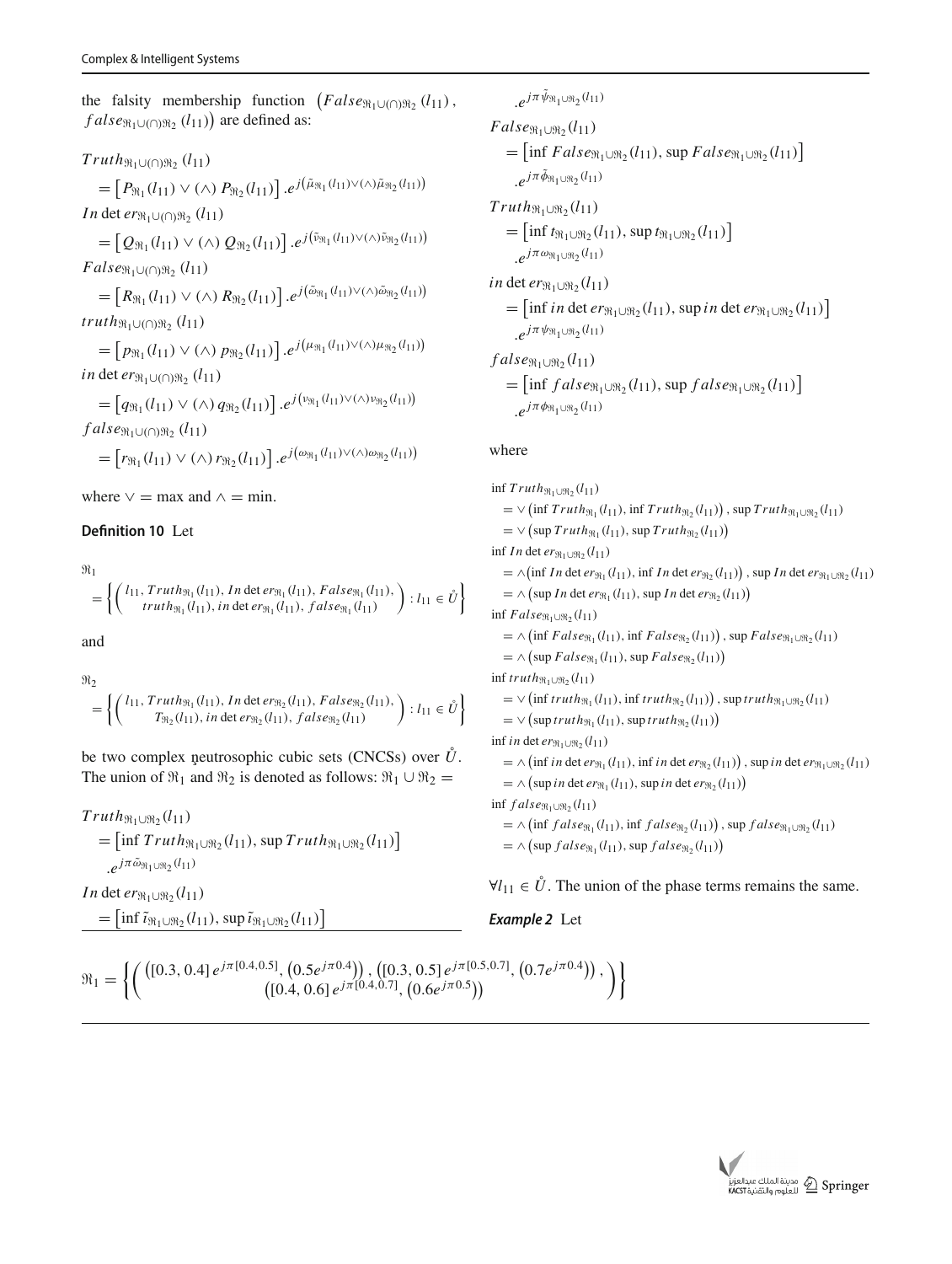where

$$
\mathfrak{R}_2 = \left\{ \left( \begin{pmatrix} \left( [0.4, 0.5] e^{j\pi [0.5, 0.6]}, \left( 0.7 e^{j\pi 0.6} \right) \right), \left( [0.4, 0.5] e^{j\pi [0.4, 0.7]}, \left( 0.6 e^{j\pi 0.5} \right) \right), \\ \left( [0.3, 0.5] e^{j\pi [0.3, 0.6]}, \left( 0.5 e^{j\pi 0.4} \right) \right) \end{pmatrix} \right\}
$$

be two CNCSs, then their union is defined as

 $\mathfrak{R}_1 \cup \mathfrak{R}_2 =$  $\left[ \int \left( \left[ 0.4, 0.5 \right] e^{j \pi \left[ 0.5, 0.6 \right]}, \left( 0.7 e^{j \pi 0.6} \right) \right], \left( \left[ 0.4, 0.5 \right] e^{j \pi \left[ 0.5, 0.7 \right]}, \left( 0.7 e^{j \pi 0.5} \right) \right],$  $\left\{ \begin{array}{l} (0.7 e^{j \pi 0.6} ) )\,, \left([0.4, 0.5] \, e^{j \pi [0.5, 0.7]}, \, \left(0.7 e^{j \pi 0.5}\right)\right), \ \left([0.4, 0.6] \, e^{j \pi [0.4, 0.7]}, \, \left(0.6 e^{j \pi 0.5}\right)\right) \end{array} \right\} \, ,$ 

#### **Definition 11** Let

 $\mathfrak{m}_1$ 

$$
= \left\{ \begin{pmatrix} l_{11}, Truth_{\Re_1}(l_{11}), In \det er_{\Re_1}(l_{11}), False_{\Re_1}(l_{11}), \\ truth_{\Re_1}(l_{11}), in \det er_{\Re_1}(l_{11}), false_{\Re_1}(l_{11}) \end{pmatrix} : l_{11} \in \mathring{U} \right\}
$$

and

$$
\mathcal{H}_2 = \left\{ \begin{pmatrix} l_{11}, Truth_{\mathfrak{R}_2}(l_{11}), In \det er_{\mathfrak{R}_2}(l_{11}), False_{\mathfrak{R}_2}(l_{11}), \\ truth_{\mathfrak{R}_2}(l_{11}), in \det er_{\mathfrak{R}_2}(l_{11}), false_{\mathfrak{R}_2}(l_{11}) \end{pmatrix} : l_{11} \in \mathring{U} \right\}
$$

be two complex neutrosophic cubic sets (CNCSs) over  $l_{11}$ . The intersection of  $\Re_1$  and  $\Re_2$  is denoted as  $\Re_1 \cap \Re_2 =$ 

$$
Truth_{\mathfrak{R}_1 \cap \mathfrak{R}_2}(l_{11})
$$
  
= 
$$
[\inf Truth_{\mathfrak{R}_1 \cap \mathfrak{R}_2}(l_{11}), \sup Truth_{\mathfrak{R}_1 \cap \mathfrak{R}_2}(l_{11})]
$$
  
. 
$$
e^{j\pi \tilde{\omega}_{\mathfrak{R}_1 \cap \mathfrak{R}_2}(l_{11})}
$$
  
In det  $er_{\mathfrak{R}_1 \cap \mathfrak{R}_2}(l_{11})$ 

 $=$  [inf *In* det  $er_{\Re_1 \cap \Re_2}(l_{11}),$  sup *In* det  $er_{\Re_1 \cap \Re_2}(l_{11})$ ]  $.e^{j\pi\psi_{\Re_1\cap\Re_2}(l_{11})}$ 

 $False_{\Re_1 \cap \Re_2}(l_{11})$ 

 $=$  [inf  $False_{\Re_1 \cap \Re_2}(l_{11}),$  sup  $False_{\Re_1 \cap \Re_2}(l_{11})$ ]  $e^{j\pi \phi_{\Re_1}(\ln_2(l_{11}))}$ 

$$
truth_{\Re_1\cap\Re_2}(l_{11})
$$

 $=$   $\left[ \inf \mathit{truth}_{\Re_1 \cap \Re_2}(l_{11}), \sup \mathit{truth}_{\Re_1 \cap \Re_2}(l_{11}) \right]$  $e^{j\pi\omega_{\Re_1\cap\Re_2}(l_{11})}$ 

 $in$  det  $er_{\Re_1 \cap \Re_2}(l_{11})$ 

 $=$  [inf *in* det  $er_{\Re_1 \cap \Re_2}(l_{11}),$  sup *in* det  $er_{\Re_1 \cap \Re_2}(l_{11})$ ]  $e^{j\pi \psi_{\Re_1 \cap \Re_2}(l_{11})}$ 

 $false_{\Re_1 \cap \Re_2}(l_{11})$  $=$  [inf  $false_{\Re_1 \cap \Re_2}(l_{11}),$  sup  $false_{\Re_1 \cap \Re_2}(l_{11})$ ]

$$
\cdot e^{j\pi\phi_{\mathfrak{N}_{1}\cap\mathfrak{N}_{2}}(l_{11})}
$$

 $\inf Truth_{\Re_1\cap\Re_2}(l_{11})$  $= \wedge \left( \inf Truth_{\mathfrak{R}_1}(l_{11}), \inf Truth_{\mathfrak{R}_2}(l_{11}) \right)$ , sup  $Truth_{\Re_1 \cap \Re_2}(l_{11})$  $= \wedge \left( \sup Truth_{\mathfrak{R}_1}(l_{11}), \sup Truth_{\mathfrak{R}_2}(l_{11}) \right)$ inf *In* det  $er_{\Re_1 \cap \Re_2}(l_{11})$  $=$   $\vee$  (inf *In* det *er*<sub> $\Re_1$ </sub>(*l*<sub>11</sub>), inf *In* det *er*<sub> $\Re_2$ </sub>(*l*<sub>11</sub>)) , sup *In* det  $er_{\Re_1 \cap \Re_2}(l_{11})$  $= \vee \left( \sup In \det er_{\Re_1}(l_{11}), \sup In \det er_{\Re_2}(l_{11}) \right)$  $\inf False_{\Re_1\cap\Re_2}(l_{11})$  $=$   $\vee$  (inf *False*<sub> $\Re_1$ </sub>( $l_{11}$ ), inf *False*<sub> $\Re_2$ </sub>( $l_{11}$ )) , sup  $False_{\Re_1 \cap \Re_2}(l_{11})$  $= \vee \left( \sup False_{\Re_1}(l_{11}), \sup False_{\Re_2}(l_{11}) \right)$  $\inf truth_{\Re_1 \cap \Re_2}(l_{11})$  $= \wedge \left( \inf truth_{\Re_1}(l_{11}), \inf truth_{\Re_2}(l_{11}) \right)$ , sup  $truth_{\Re_1\cap\Re_2}(l_{11})$  $= \wedge \left( \text{sup } truth_{\Re_1}(l_{11}), \text{sup } truth_{\Re_2}(l_{11}) \right)$ inf *in* det  $er_{\Re_1 \cap \Re_2}(l_{11})$  $=$   $\vee$  (inf *in* det *er*<sub> $\Re_1$ </sub>(*l*<sub>11</sub>), inf *in* det *er*<sub> $\Re_2$ </sub>(*l*<sub>11</sub>)) , sup *in* det  $er_{\Re_1 \cap \Re_2}(l_{11})$  $= \vee (\sup in \det er_{\Re_1}(l_{11}), \sup in \det er_{\Re_2}(l_{11}))$  $\inf false_{\Re_1 \cap \Re_2}(l_{11})$  $=$   $\vee$  (inf *f alse*<sub> $\mathfrak{R}_1$ </sub>(*l*<sub>11</sub>), inf *f alse*<sub> $\mathfrak{R}_2$ </sub>(*l*<sub>11</sub>)) , sup  $false_{\Re_1 \cap \Re_2}(l_{11})$  $=\vee$  (sup  $false_{\Re_1}(l_{11}),$  sup  $false_{\Re_2}(l_{11})$ )

 $\forall l_{11} \in \mathring{U}$ . The intersection of the phase terms remains the same.

and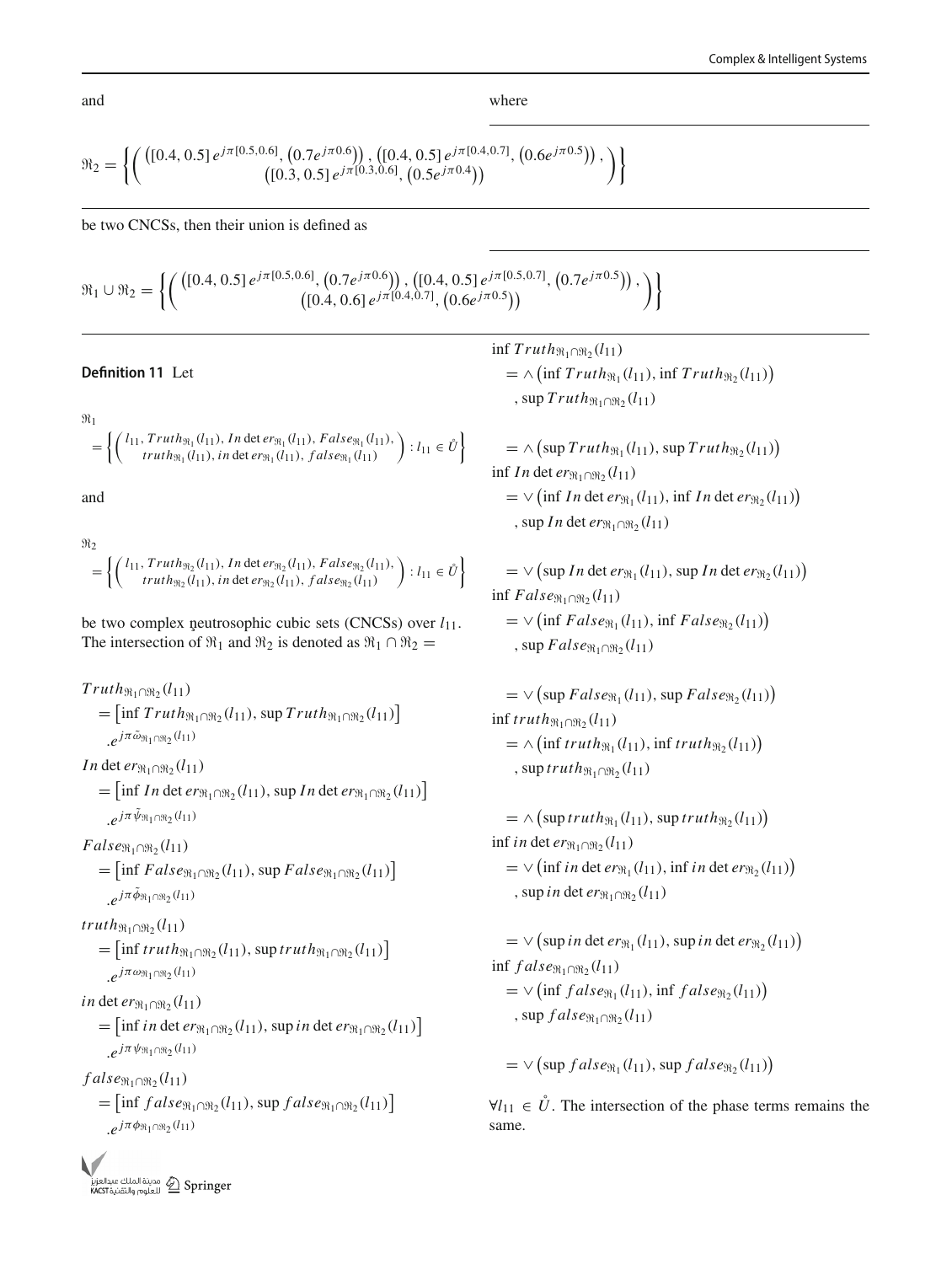#### *Example 3* Let

# **Operational rules of complex neutrosophic cubic sets**

$$
\mathfrak{R}_1 = \left\{ \left( \begin{matrix} \left( [0.3, 0.4] e^{j\pi [0.4, 0.5]}, \left( 0.5 e^{j\pi 0.4} \right) \right), \left( [0.3, 0.5] e^{j\pi [0.5, 0.7]}, \left( 0.7 e^{j\pi 0.4} \right) \right), \\ \left( [0.4, 0.6] e^{j\pi [0.4, 0.7]}, \left( 0.6 e^{j\pi 0.5} \right) \right) \end{matrix} \right) \right\}
$$

and

In this section we define some basic operational rules which are helpful in the manipulations between the complex neutrosophic cubic sets ¸ **.**

$$
\mathfrak{R}_2 = \left\{ \left( \begin{pmatrix} \left( [0.4, 0.5] e^{j\pi [0.5, 0.6]}, \left( 0.7 e^{j\pi 0.6} \right) \right), \left( [0.4, 0.5] e^{j\pi [0.4, 0.7]}, \left( 0.6 e^{j\pi 0.5} \right) \right), \\ \left( [0.3, 0.5] e^{j\pi [0.3, 0.6]}, \left( 0.5 e^{j\pi 0.4} \right) \right) \end{pmatrix} \right\}
$$

then

$$
\mathfrak{R}_1 \cap \mathfrak{R}_2 = \left\{ \left( \begin{matrix} ([0.3, 0.4] \, e^{j\pi [0.4, 0.5]}, (0.5 e^{j\pi 0.6}) ), ([0.3, 0.5] \, e^{j\pi [0.4, 0.7]}, (0.6 e^{j\pi 0.4}) ), \\ ([0.3, 0.5] \, e^{j\pi [0.3, 0.6]}, (0.5 e^{j\pi 0.4}) \end{matrix} \right) \right\}
$$

#### **Proposition 1** *Let*

#### $\mathfrak{m}_1$ =  $\int_{I}$  (*l*<sub>11</sub>, *Truth*<sub> $\Re_1$ </sub> (*l*<sub>11</sub>), *In* det *er*<sub> $\Re_1$ </sub> (*l*<sub>11</sub>), *False*<sub> $\Re_1$ </sub> (*l*<sub>11</sub>),  $truth_{\mathfrak{R}_1}(l_{11}),$  *in* det  $\text{er}_{\mathfrak{R}_1}(l_{11}),$   $false_{\mathfrak{R}_1}(l_{11})$  $\left\{ : l_{11} \in \mathring{U} \right\},\$  $\mathfrak{m}_2$ =  $\int_{I_1}^{I_1} (l_{11}, Truth_{\Re_1}(l_{11}), Int) \det err_{\Re_2}(l_{11}), False_{\Re_2}(l_{11}),$  $truth_{\Re_2}(l_{11}),$  *in* det  $er_{\Re_2}(l_{11}),$   $false_{\Re_2}(l_{11})$  $\left\}$ :  $l_{11} \in \mathring{U} \right\}$ ,  $\mathfrak{m}_3$ =  $\int_{I_1}^{I_1} (l_{11}, Truth_{\Re_3}(l_{11}), Intlet \, erg_3(l_{11}), False_{\Re_3}(l_{11}),$  $truth_{\Re_3}(l_{11}),$  *in* det  $er_{\Re_3}(l_{11}),$   $false_{l_{22}}(l_{11})$  $\left\}$ :  $l_{11} \in \mathring{U} \right\}$

*be three complex neutrosophic cubic sets over U. Then* 

1.  $\Re_1 \cup \Re_2 = \Re_2 \cup \Re_1$ , 2.  $\Re_1 \cap \Re_2 = \Re_2 \cap \Re_1$ , 3.  $\Re_1 \cup \Re_1 = \Re_1$ , 4.  $\Re_1 \cap \Re_1 = \Re_1$ , 5.  $\Re_1 \cup (\Re_2 \cup \Re_3) = (\Re_1 \cup \Re_2) \cup \Re_3$ , 6.  $\Re_1 \cap (\Re_2 \cap \Re_3) = (\Re_1 \cap \Re_2) \cap \Re_3$ , 7.  $\mathfrak{R}_1 \cup (\mathfrak{R}_2 \cap \mathfrak{R}_3) = (\mathfrak{R}_1 \cup \mathfrak{R}_2) \cap (\mathfrak{R}_1 \cup \mathfrak{R}_3)$ . 8.  $\mathfrak{R}_1 \cap (\mathfrak{R}_2 \cup \mathfrak{R}_3) = (\mathfrak{R}_1 \cap \mathfrak{R}_2) \cup (\mathfrak{R}_1 \cap \mathfrak{R}_3)$ , 9.  $\Re_1 \cup (\Re_1 \cap \Re_2) = \Re_1$ , 10.  $\Re_1 \cap (\Re_1 \cup \Re_2) = \Re_1$ , 11.  $(\Re_1 \cup \Re_2)^C = \Re_1^C \cap \Re_2^C$ , 12.  $(\Re_1 \cap \Re_2)^c = \Re_1^c \cup \Re_2^c$ , 13.  $(\mathfrak{R}_1^c)$  $\binom{c}{1}^C$  $=$   $\Re_1$ .

*Proof* All these statements can be easily proved.

**Definition 12** Let

$$
\mathcal{H}_1 = \left\{ \begin{pmatrix} l_{11}, Truth_{\mathfrak{R}_1}(l_{11}), In \det er_{\mathfrak{R}_1}(l_{11}), False_{\mathfrak{R}_1}(l_{11}), \\ truth_{\mathfrak{R}_1}(l_{11}), in \det er_{\mathfrak{R}_1}(l_{11}), false_{\mathfrak{R}_1}(l_{11}) \end{pmatrix} : l_{11} \in \mathring{U} \right\},
$$
  
\n
$$
\mathcal{H}_2 = \left\{ \begin{pmatrix} l_{11}, Truth_{\mathfrak{R}_1}(l_{11}), In \det er_{\mathfrak{R}_2}(l_{11}), False_{\mathfrak{R}_2}(l_{11}), \\ truth_{\mathfrak{R}_2}(l_{11}), in \det er_{\mathfrak{R}_2}(l_{11}), false_{\mathfrak{R}_2}(l_{11}) \end{pmatrix} : l_{11} \in \mathring{U} \right\},
$$

be two complex neutrosophic cubic sets over  $\mathring{U}$  which are defined by

$$
(Truth_{\mathfrak{R}_1}(l_{11}), truth_{\mathfrak{R}_1}(l_{11}))
$$
\n
$$
= (Truth_{\mathfrak{R}_1}(l_{11}), truth_{\mathfrak{R}_1}(l_{11}))
$$
\n
$$
\cdot (e^{j\pi \tilde{\omega}_{\mathfrak{R}_1}(l_{11})}, e^{j\pi \omega_{\mathfrak{R}_1}(l_{11})}),
$$
\n
$$
(In det ev_{\mathfrak{R}_1}(l_{11}), in det ev_{\mathfrak{R}_1}(l_{11}))
$$
\n
$$
= (In det ev_{\mathfrak{R}_1}(l_{11}), in det ev_{\mathfrak{R}_1}(l_{11}))
$$
\n
$$
\cdot (e^{j\pi \tilde{\psi}_{\mathfrak{R}_1}(l_{11})}, false_{\mathfrak{R}_1}(l_{11}))
$$
\n
$$
= (False_{\mathfrak{R}_1}(l_{11}), false_{\mathfrak{R}_1}(l_{11}))
$$
\n
$$
= (False_{\mathfrak{R}_1}(l_{11}), false_{\mathfrak{R}_1}(l_{11}))
$$
\n
$$
\cdot (e^{j\pi \tilde{\phi}_{\mathfrak{R}_1}(l_{11})}, e^{j\pi \phi_{\mathfrak{R}_1}(l_{11})})
$$

and

$$
(Truth_{\mathfrak{R}_2}(l_{11}), truth_{\mathfrak{R}_2}(l_{11}))
$$
  
= 
$$
(Truth_{\mathfrak{R}_2}(l_{11}), truth_{\mathfrak{R}_2}(l_{11}))
$$
  
. 
$$
(e^{j\pi\tilde{\omega}_{\mathfrak{R}_2}(l_{11})}, e^{j\pi\omega_{\mathfrak{R}_2}(l_{11})}),
$$

بدالعزيز Apringer<br>KACST المعلوم والتقنية KACST

$$
\Box
$$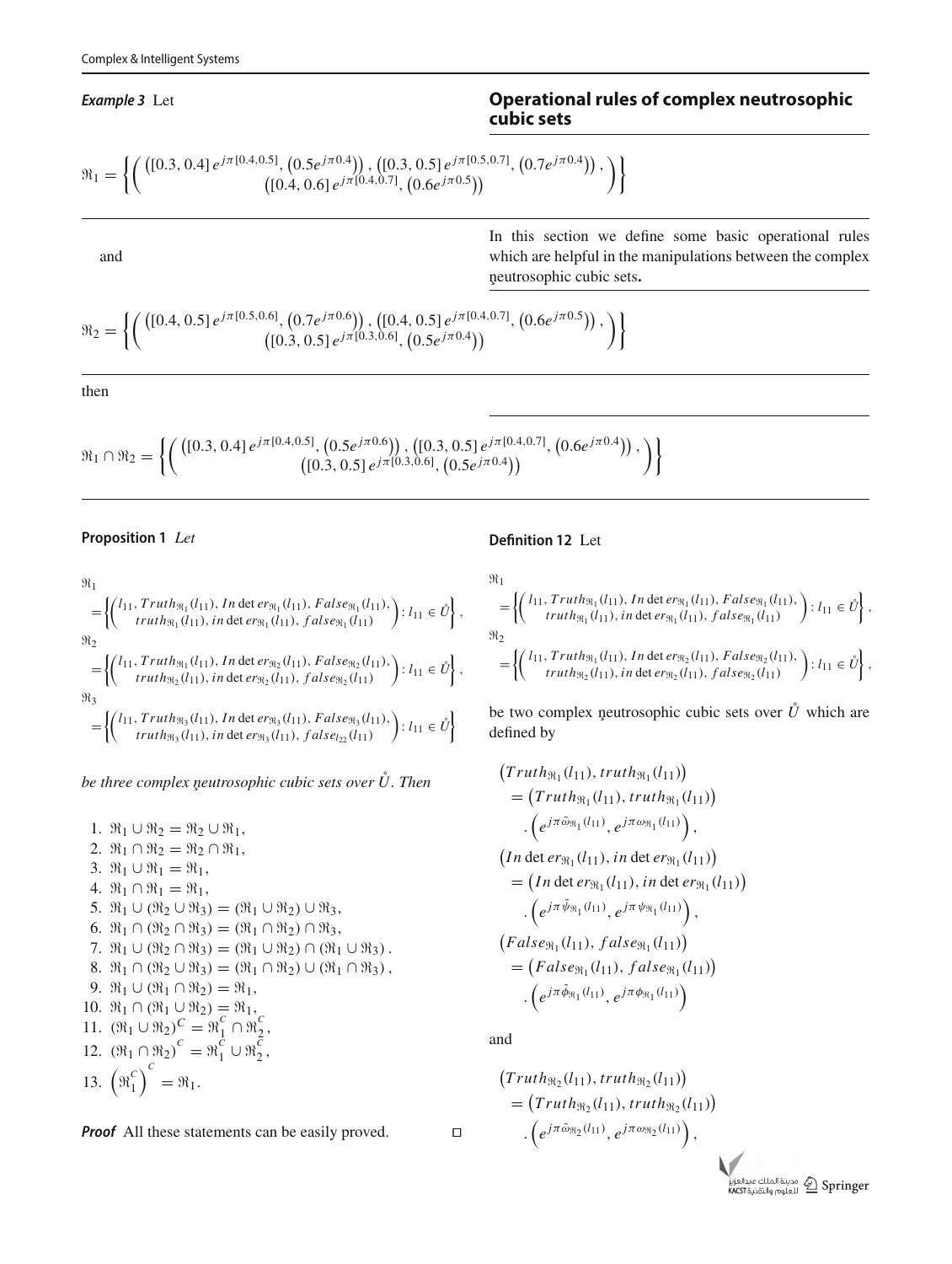$$
(In \det er_{\Re_2}(l_{11}), in \det er_{\Re_2}(l_{11}))
$$
  
= (In \det er\_{\Re\_2}(l\_{11}), in \det er\_{\Re\_2}(l\_{11}))  
. 
$$
(e^{j\pi \tilde{\psi}_{\Re_2}(l_{11})}, e^{j\pi \psi_{\Re_2}(l_{11})}),
$$
  

$$
(False_{\Re_2}(l_{11}), false_{\Re_2}(l_{11}))
$$
  
= (False\_{\Re\_2}(l\_{11}), false\_{\Re\_2}(l\_{11}))  
. 
$$
(e^{j\pi \tilde{\phi}_{\Re_2}(l_{11})}, e^{j\pi \phi_{\Re_2}(l_{11})}).
$$

respectively. Then, the operational rules of complex neutrosophic cubic sets (CNCSs) are defined as follows:

1. The product of  $\Re_1$  and  $\Re_2$ , is denoted as  $\Re_1 \times \Re_2$ , is:

$$
(Truth_{\mathfrak{R}_1 * \mathfrak{R}_2} (l_{11}), truth_{\mathfrak{R}_1 * \mathfrak{R}_2} (l_{11}))
$$
  
= 
$$
\begin{pmatrix} (Truth_{\mathfrak{R}_1} (l_{11}), Truth_{\mathfrak{R}_2} (l_{11})) \\ (t_{\mathfrak{R}_1} (l_{11}), t_{\mathfrak{R}_2} (l_{11})) \\ \vdots \\ e^{j\pi \tilde{\omega}_{\mathfrak{R}_1 * \mathfrak{R}_2} (l_{11})} \end{pmatrix}
$$

$$
\cdot \begin{pmatrix} e^{j\pi \tilde{\omega}_{\mathfrak{R}_1 * \mathfrak{R}_2} (l_{11})} \\ e^{j\pi \omega_{\mathfrak{R}_1 * \mathfrak{R}_2} (l_{11})} \end{pmatrix}
$$

 $(In \det er_{\Re_1 * \Re_2}(l_{11}), in \det er_{\Re_1 * \Re_2}(l_{11}))$ 

The product of the phase term is defined as follows:

$$
(\tilde{\omega}_{\Re_1 \times \Re_2}(l_{11}), \omega_{\Re_1 \times \Re_2}(l_{11}))
$$
\n
$$
= (\begin{pmatrix} (\tilde{\omega}_{\Re_1}(l_{11})\tilde{\omega}_{\Re_2}(l_{11}), \tilde{\omega}_{\Re_1 \times \Re_2}(l_{11})) \\ (\omega_{\Re_1}(l_{11})\omega_{\Re_2}(l_{11}), \omega_{\Re_1 \times \Re_2}(l_{11})) \end{pmatrix}
$$
\n
$$
= (\tilde{\omega}_{\Re_1}(l_{11})\tilde{\omega}_{\Re_2}(l_{11}), \omega_{\Re_1}(l_{11})\omega_{\Re_2}(l_{11}))
$$
\n
$$
(\tilde{\psi}_{\Re_1 \times \Re_2}(l_{11}), \psi_{\Re_1 \times \Re_2}(l_{11}))
$$
\n
$$
= (\begin{pmatrix} (\tilde{\psi}_{\Re_1}(l_{11})\tilde{\psi}_{\Re_2}(l_{11}), \tilde{\psi}_{\Re_1 \times \Re_2}(l_{11})) \\ (\psi_{\Re_1}(l_{11})\psi_{\Re_2}(l_{11}), \psi_{\Re_1 \times \Re_2}(l_{11})) \end{pmatrix}
$$
\n
$$
= (\tilde{\psi}_{\Re_1}(l_{11})\tilde{\psi}_{\Re_2}(l_{11}), \psi_{\Re_1}(l_{11})\psi_{\Re_2}(l_{11}))
$$
\n
$$
(\tilde{\phi}_{\Re_1 \times \Re_2}(l_{11}), \phi_{\Re_1 \times \Re_2}(l_{11}))
$$
\n
$$
= (\begin{pmatrix} (\tilde{\phi}_{\Re_1}(l_{11})\tilde{\phi}_{\Re_2}(l_{11}), \tilde{\phi}_{\Re_1 \times \Re_2}(l_{11})) \\ (\phi_{\Re_1}(l_{11})\tilde{\omega}_{\Re_2}(l_{11}), \phi_{\Re_1 \times \Re_2}(l_{11})) \end{pmatrix}
$$
\n
$$
= (\tilde{\phi}_{\Re_1}(l_{11})\tilde{\phi}_{\Re_2}(l_{11}), \phi_{\Re_1}(l_{11})\phi_{\Re_2}(l_{11}))
$$

*Example 4* Let

 $\mathfrak{m}_1 =$  $\left[ \int \left( \left[ 0.3, 0.4 \right] e^{j \pi \left[ 0.4, 0.5 \right]}, \left( 0.5 e^{j \pi 0.4} \right) \right], \left( \left[ 0.3, 0.5 \right] e^{j \pi \left[ 0.5, 0.7 \right]}, \left( 0.7 e^{j \pi 0.4} \right) \right],$  $\left\{ \begin{array}{l} (0.5e^{j\pi(0.4)}), \, \left([0.3,0.5]\,e^{j\pi(0.5,0.7]}, \, \left(0.7e^{j\pi(0.4)}\right)\right), \ \left([0.4,0.6]\,e^{j\pi(0.4,0.7]}, \, \left(0.6e^{j\pi(0.5)}\right)\right) \end{array} \right\} \, ,$ 

#### and

$$
\mathfrak{R}_2 = \left\{ \left( \begin{pmatrix} \left( [0.4, 0.5] e^{j\pi [0.5, 0.6]}, \left( 0.7 e^{j\pi 0.6} \right) \right), \left( [0.4, 0.5] e^{j\pi [0.4, 0.7]}, \left( 0.6 e^{j\pi 0.5} \right) \right), \\ \left( [0.3, 0.5] e^{j\pi [0.3, 0.6]}, \left( 0.5 e^{j\pi 0.4} \right) \right) \end{pmatrix} \right\}
$$

then

$$
\mathfrak{R}_1 \times \mathfrak{R}_2 = \left\{ \left( \begin{array}{c} \left( [0.3, 0.4] \, e^{j\pi [0.4, 0.5]}, \, \left( 0.5 e^{j\pi 0.6} \right) \right), \, \left( [0.3, 0.5] \, e^{j\pi [0.4, 0.7]}, \, \left( 0.6 e^{j\pi 0.4} \right) \right), \\ \left( [0.3, 0.5] \, e^{j\pi [0.3, 0.6]}, \, \left( 0.5 e^{j\pi 0.4} \right) \right) \end{array} \right) \right\}
$$

$$
= \left( \begin{array}{c} \left( \text{In det } er_{\Re_1}(l_{11}), \text{ In det } er_{\Re_2}(l_{11}) \right), \\ \left( \text{in det } er_{\Re_1}(l_{11}), \text{ in det } er_{\Re_2}(l_{11}) \right) \end{array} \right) \\ \cdot \left( \begin{array}{c} e^{j\pi \tilde{\psi}_{\Re_1 * \Re_2}(l_{11})} \\ e^{j\pi \psi_{\Re_1 * \Re_2}(l_{11})} \end{array} \right) \\ \left( \text{False}_{\Re_1 * \Re_2}(l_{11}), \text{False}_{\Re_1 * \Re_2}(l_{11}) \right) \\ = \left( \begin{array}{c} \left( \text{False}_{\Re_1}(l_{11}), \text{False}_{\Re_2}(l_{11}) \right), \\ \left( \text{false}_{\Re_1}(l_{11}), \text{false}_{\Re_2}(l_{11}) \right) \end{array} \right) \\ \cdot \left( \begin{array}{c} e^{j\pi \tilde{\phi}_{\Re_1 * \Re_2}(l_{11})} \\ e^{j\pi \phi_{\Re_1 * \Re_2}(l_{11})} \end{array} \right)
$$

2. The addition of  $\Re_1$  and  $\Re_2$ , is denoted as  $\Re_1 + \Re_2$ , is:

$$
(Truth_{\mathfrak{R}_1+\mathfrak{R}_2}(l_{11}), Truth_{\mathfrak{R}_1+\mathfrak{R}_2}(l_{11}))
$$
\n
$$
= \begin{pmatrix}\nTruth_{\mathfrak{R}_1}(l_{11}) + Truth_{\mathfrak{R}_2}(l_{11}) \\
-Truth_{\mathfrak{R}_1}(l_{11}) Truth_{\mathfrak{R}_2}(l_{11}), \\
truth_{\mathfrak{R}_1}(l_{11}) + truth_{\mathfrak{R}_2}(l_{11}) \\
-truth_{\mathfrak{R}_1}(l_{11}) truth_{\mathfrak{R}_2}(l_{11})\n\end{pmatrix}
$$
\n
$$
\cdot \begin{pmatrix}\ne^{j\pi\tilde{\omega}_{\mathfrak{R}_1+\mathfrak{R}_2}(l_{11})} \\
e^{j\pi\tilde{\omega}_{\mathfrak{R}_1+\mathfrak{R}_2}(l_{11})}\n\end{pmatrix}
$$

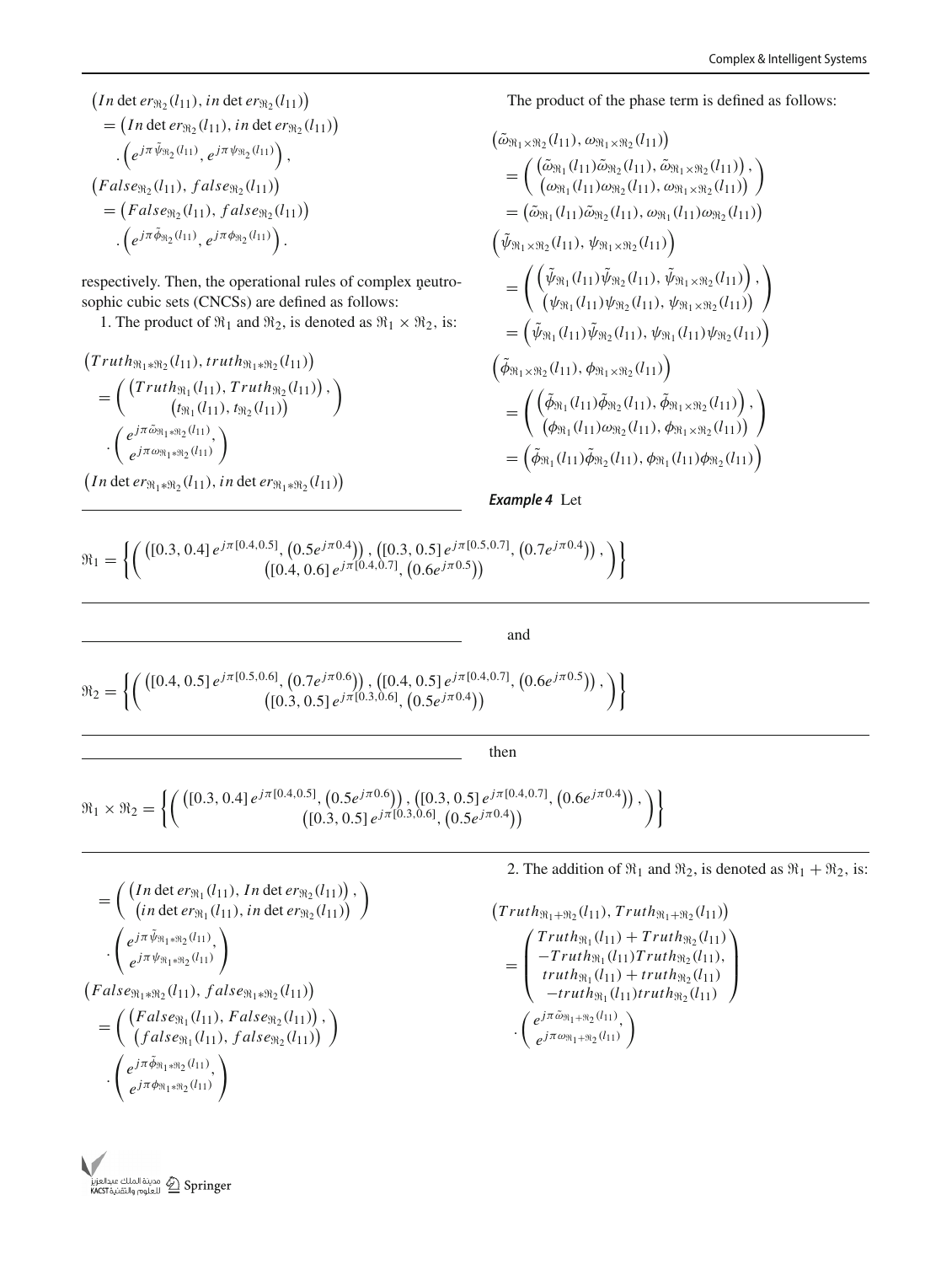$$
(In \det er_{\mathfrak{R}_1 + \mathfrak{R}_2}(l_{11}), in \det er_{\mathfrak{R}_1 + \mathfrak{R}_2}(l_{11}))
$$
\n
$$
= \begin{pmatrix}\nIn \det er_{\mathfrak{R}_1}(l_{11}) + In \det er_{\mathfrak{R}_2}(l_{11}) \\
- In \det er_{\mathfrak{R}_1}(l_{11}) + In \det er_{\mathfrak{R}_2}(l_{11}) \\
in \det er_{\mathfrak{R}_1}(l_{11}) + in \det er_{\mathfrak{R}_2}(l_{11})\n\end{pmatrix} \cdot \begin{pmatrix}\ne^{j\pi \tilde{\psi}_{\mathfrak{R}_1 + \mathfrak{R}_2}(l_{11})} \\
e^{j\pi \psi_{\mathfrak{R}_1 + \mathfrak{R}_2}(l_{11})} \\
e^{j\pi \psi_{\mathfrak{R}_1 + \mathfrak{R}_2}(l_{11})}\n\end{pmatrix}
$$
\n
$$
(False_{\mathfrak{R}_1 + \mathfrak{R}_2}(l_{11}), false_{\mathfrak{R}_1 + \mathfrak{R}_2}(l_{11})\n\end{pmatrix}
$$
\n
$$
= \begin{pmatrix}\nFalse_{\mathfrak{R}_1}(l_{11}) + False_{\mathfrak{R}_2}(l_{11}) \\
- False_{\mathfrak{R}_1}(l_{11}) + false_{\mathfrak{R}_2}(l_{11}) \\
false_{\mathfrak{R}_1}(l_{11}) + false_{\mathfrak{R}_2}(l_{11})\n\end{pmatrix} \cdot \begin{pmatrix}\ne^{j\pi \tilde{\phi}_{\mathfrak{R}_1 + \mathfrak{R}_2}(l_{11})} \\
e^{j\pi \tilde{\phi}_{\mathfrak{R}_1 + \mathfrak{R}_2}(l_{11})} \\
e^{j\pi \tilde{\phi}_{\mathfrak{R}_1 + \mathfrak{R}_2}(l_{11})}\n\end{pmatrix}
$$

The addition of the phase term is defined as follows:

 $-false_{\Re_1}(l_{11}) false_{\Re_2}(l_{11})$ 

$$
(\tilde{\omega}_{\Re_{1}+\Re_{2}}(l_{11}), \omega_{\Re_{1}+\Re_{2}}(l_{11}))
$$
\n
$$
= (\begin{pmatrix} (\tilde{\omega}_{\Re_{1}}(l_{11}) + \tilde{\omega}_{\Re_{2}}(l_{11}), \tilde{\omega}_{\Re_{1}+\Re_{2}}(l_{11})), \\ (\omega_{\Re_{1}}(l_{11}) + \omega_{\Re_{2}}(l_{11}), \omega_{\Re_{1}+\Re_{2}}(l_{11})) \end{pmatrix})
$$
\n
$$
= (\tilde{\omega}_{\Re_{1}}(l_{11}) + \tilde{\omega}_{\Re_{2}}(l_{11}), \omega_{\Re_{1}}(l_{11}) + \omega_{\Re_{2}}(l_{11}))
$$
\n
$$
(\tilde{\psi}_{\Re_{1}+\Re_{2}}(l_{11}), \psi_{\Re_{1}+\Re_{2}}(l_{11}))
$$
\n
$$
= (\begin{pmatrix} (\tilde{\psi}_{\Re_{1}}(l_{11}) + \tilde{\psi}_{\Re_{2}}(l_{11}), \tilde{\psi}_{\Re_{1}+\Re_{2}}(l_{11})) \\ (\psi_{\Re_{1}}(l_{11}) + \psi_{\Re_{2}}(l_{11}), \psi_{\Re_{1}+\Re_{2}}(l_{11})) \end{pmatrix})
$$
\n
$$
= (\tilde{\psi}_{\Re_{1}}(l_{11}) + \tilde{\psi}_{\Re_{2}}(l_{11}), \psi_{\Re_{1}}(l_{11}) + \psi_{\Re_{2}}(l_{11}) )
$$
\n
$$
= (\begin{pmatrix} (\tilde{\phi}_{\Re_{1}}(l_{11}) + \tilde{\phi}_{\Re_{2}}(l_{11}), \tilde{\phi}_{\Re_{1}+\Re_{2}}(l_{11})) \\ (\phi_{\Re_{1}}(l_{11}) + \tilde{\phi}_{\Re_{2}}(l_{11}), \tilde{\phi}_{\Re_{1}+\Re_{2}}(l_{11})) \end{pmatrix})
$$
\n
$$
= (\tilde{\phi}_{\Re_{1}}(l_{11}) + \tilde{\phi}_{\Re_{2}}(l_{11}), \phi_{\Re_{1}+\Re_{2}}(l_{11}))
$$
\n
$$
= (\tilde{\phi}_{\Re_{1}}(l_{11}) + \tilde{\phi}_{\Re_{2}}(l_{11}), \phi_{\Re_{1}+\Re_{
$$

*Example 5* Let

# **Multi-criteria group decision-making model in complex neutrosophic cubic set**

In this area we will acquaint the methodology with different characteristic collective choice making with the assistance of the complex neutrosophic cubic set (CNCSs). We apply complex neutrosophic cubic set administrator to manage the characteristic basic leadership issue under the complex neutrosophic cubic set situations then we represent our methodology with a model.

# <span id="page-8-0"></span>**Application in multiple attribute group decision making problem**

In a problem of multiple attribute group decision making, Suppose  $U = \{U_1, U_2, \dots, U_m\}$  is a set of alternatives.<br>  $A_i = \{A_1, A_2, \dots, A_n\}$  is a set of attributes and  $\hat{w}$  $A_j = \{A_1, A_2, \dots, A_n\}$  is a set of attributes and  $\hat{w} = (\hat{w}_1, \hat{w}_2, \dots, \hat{w}_n)$  is the weighted vector of the criteria, where,  $\hat{w}_i \in [0, 1]$  and  $\sum \hat{w}_i = 1$ . The evaluation value of an attribute  $A_j$  ( $j = 1, 2, ..., n$ ) with respect to an alternatives  $U_i$  ( $i = 1, 2, ..., m$ ) is express by a CNCS

*Sijk*

$$
= \left\{ \begin{pmatrix} l_{11}, Truth_{S_{ijk}}(l_{11}), In \det ers_{ijk}(l_{11}), False_{S_{ijk}}(l_{11}), \\ truth_{S_{ijk}}(l_{11}), in \det ers_{ijk}(l_{11}), false_{S_{ijk}}(l_{11}) \end{pmatrix} : l_{11} \in L \right\}
$$
  
(j = 1, 2, ..., n; i = 1, 2, ..., m; k = 1, 2, ..., h),

so, the decision matrix is obtained:  $D = (S_{ij})_{m \times n}$ .

The step of the decision making based on complex neutrosophic cubic sets is proposed as follows:

**Step 1, 2 :** Using the operational rules of the complex neutrosophic cubic sets (CNCSs), the average suitability rating

$$
\mathfrak{R}_1 = \left\{ \left( \begin{matrix} ([0.3, 0.4] \, e^{j\pi [0.4, 0.5]}, (0.5 e^{j\pi 0.4}) ), ([0.3, 0.5] \, e^{j\pi [0.5, 0.7]}, (0.7 e^{j\pi 0.4}) ), \\ ([0.4, 0.6] \, e^{j\pi [0.4, 0.7]}, (0.6 e^{j\pi 0.5}) ) \end{matrix} \right) \right\}
$$

and

$$
\mathfrak{R}_2 = \left\{ \left( \begin{pmatrix} \left( [0.4, 0.5] e^{j\pi [0.5, 0.6]}, \left( 0.7 e^{j\pi 0.6} \right) \right), \left( [0.4, 0.5] e^{j\pi [0.5, 0.7]}, \left( 0.6 e^{j\pi 0.5} \right) \right), \\ \left( [0.3, 0.5] e^{j\pi [0.3, 0.6]}, \left( 0.5 e^{j\pi 0.4} \right) \right) \end{pmatrix} \right\}
$$

then

$$
\mathfrak{R}_1 + \mathfrak{R}_2 = \left\{ \left( \begin{array}{c} \left( [0.58, 0.7] e^{j\pi [0.7, 0.8]}, (0.85 e^{j\pi 0.8}), ( [0.58, 0.75] e^{j\pi [0.7, 0.91]}, (0.88 e^{j\pi 0.7}) \right), \\ ( [0.58, 0.8] e^{j\pi [0.58, 0.88]}, (0.8 e^{j\pi 0.7}) \right) \end{array} \right\}
$$

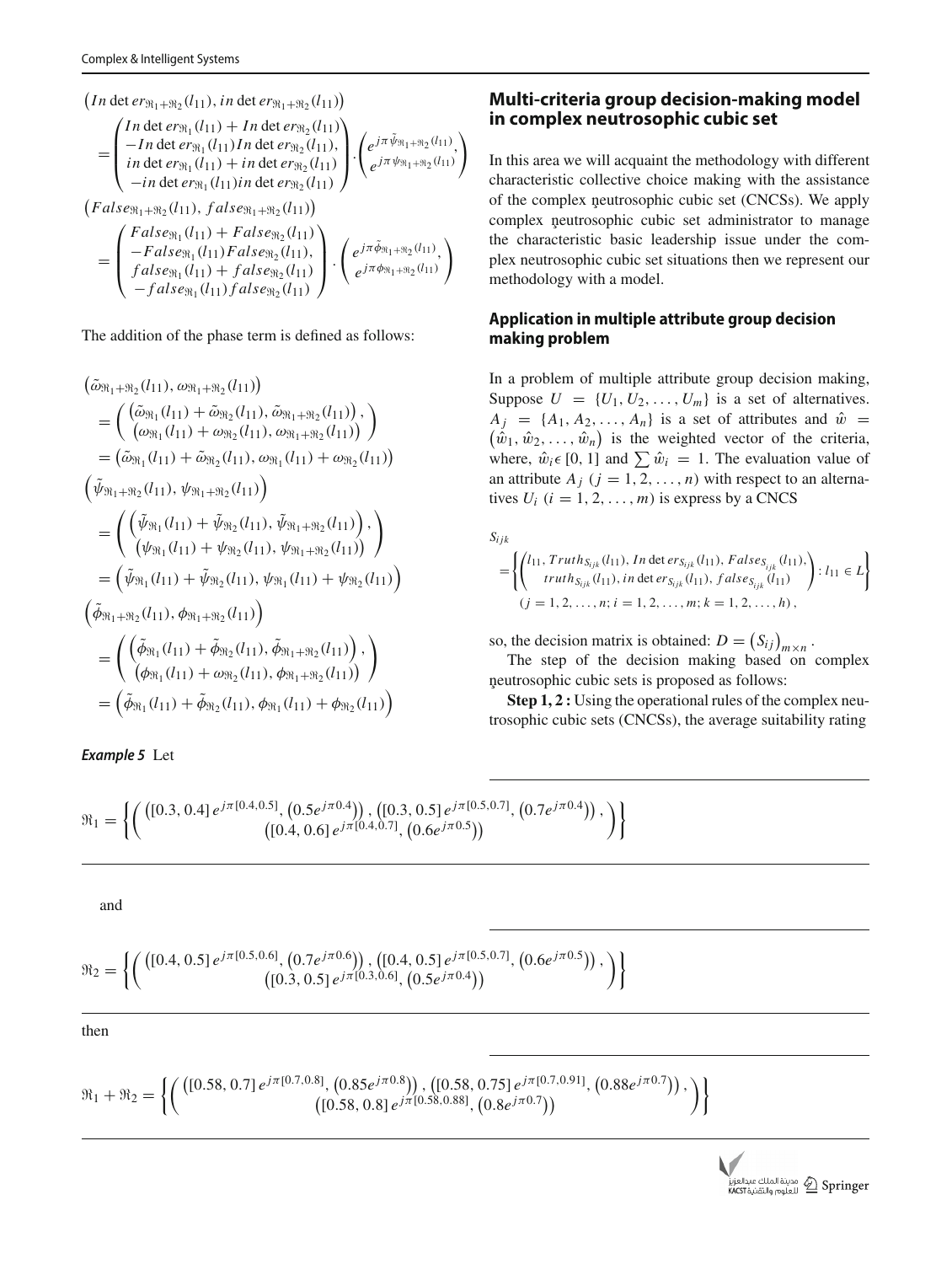$$
S_{i_j} = \left( \begin{pmatrix} Truth_{S_{i_j}}(l_{11}), In \det ers_{i_j}(l_{11}), False_{S_{i_j}}(l_{11}) \\ (truth_{S_{i_j}}(l_{11}), in \det ers_{i_j}(l_{11}), false_{S_{i_j}}(l_{11}) \end{pmatrix}, \right)
$$

can be evaluated as:

$$
S_{ij} = \frac{1}{h} \otimes (S_{ij} \oplus S_{ij} \oplus ... \oplus S_{ijk} \oplus ... \oplus S_{ijh})
$$

where

$$
Truth_{S_{i_j}}
$$
\n
$$
= \left[ \wedge \left( \frac{1}{h} \sum_{k=1}^{h} Truth_{S_{ijk}}, 1 \right), \wedge \left( \frac{1}{h} \sum_{k=1}^{h} truth_{S_{ijk}}, 1 \right) \right]
$$
\n
$$
e^{j\pi \left[ \frac{1}{h} \sum_{k=1}^{h} w_k(l_{11}) \right]}
$$

*In* det  $er_{S_i}$ 

$$
= \left[ \wedge \left( \frac{1}{h} \sum_{k=1}^{h} In \det erg_{ijk}, 1 \right), \wedge \left( \frac{1}{h} \sum_{k=1}^{h} in \det erg_{ijk}, 1 \right) \right]
$$
  

$$
e^{j\pi \left[ \frac{1}{h} \sum_{k=1}^{h} \Psi_k(l_{11}) \right]}
$$

 $False_{S_i}$ 

$$
= \left[ \wedge \left( \frac{1}{h} \sum_{k=1}^{h} False_{S_{ijk}}, 1 \right), \wedge \left( \frac{1}{h} \sum_{k=1}^{h} false_{S_{ijk}}, 1 \right) \right]
$$
  

$$
e^{\int \frac{1}{h} \sum_{k=1}^{h} \Phi_{k}(l_{11})} \right]
$$

**Step 3:** To aggregate the weighted rating of alternatives according to the following formula,

$$
V_0 = \frac{1}{p} \sum_{p=1}^h s_{ij} \times w, 0 = 1, p = 1, ..., h
$$

**Step 4:** To rank the alternatives (Fig. [1\)](#page-9-0) **Numerical example**

Step 1: An investment company intends to choose one product to invest his/her money from three candidates  $(U_1-U_3)$ . Three criteria  $A_1$  = price,  $A_2$  = quality and  $A_3$ = model have been evaluated. They are shown as follows:



<span id="page-9-0"></span>**Fig. 1** A flow chart of CNCSs based on MADM problem



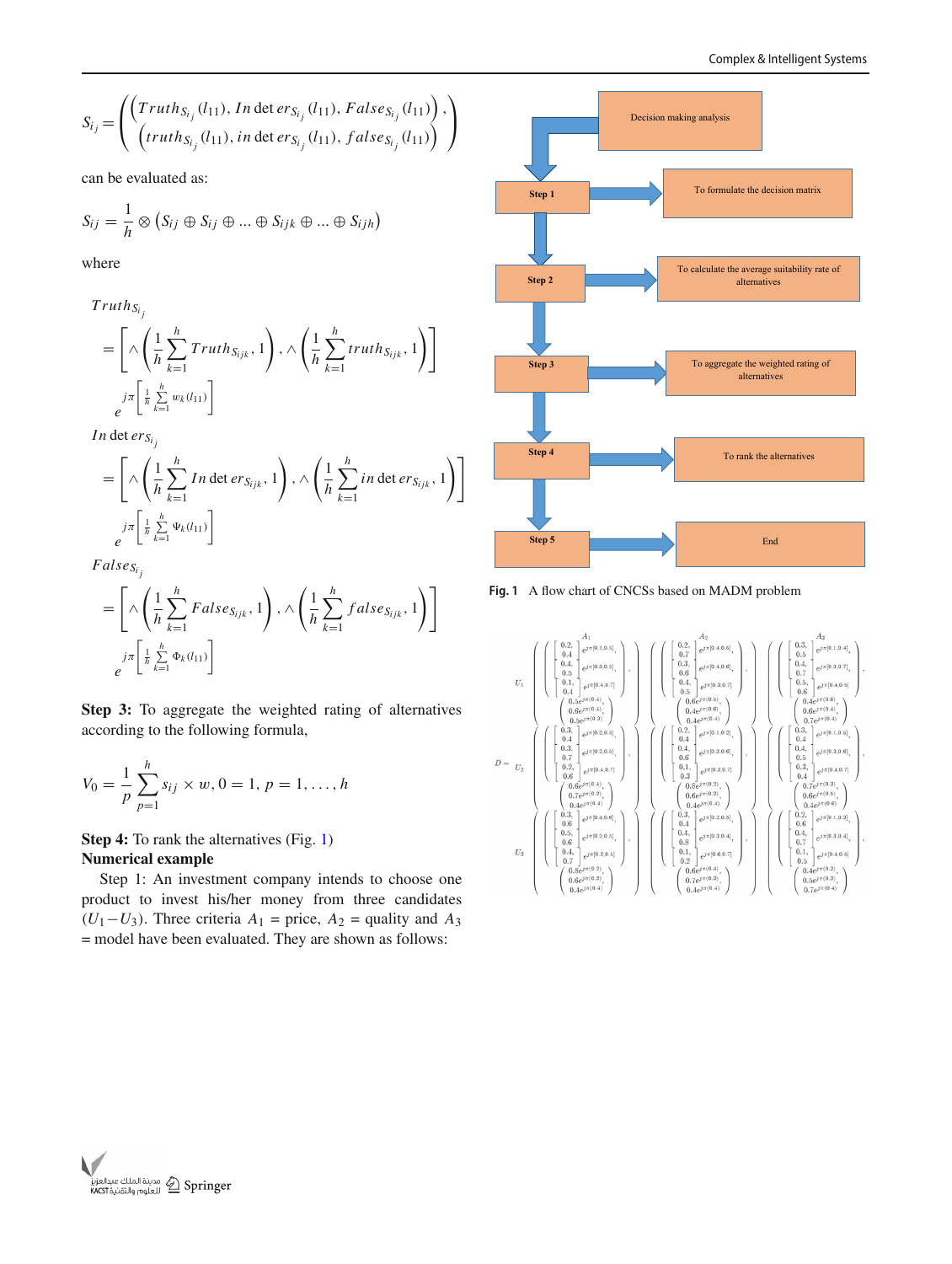Step 2: To calculate the average suitability rate of each alternatives using [5.1](#page-8-0)

$$
U_{1}
$$
\n
$$
= \begin{pmatrix}\n\begin{pmatrix}\n[0.2435, 0.3984] e^{j\pi[0.2175, 0.44418]}, \\
[0.35, 0.49] e^{j\pi[0.2160, 0.4214]}, \\
[0.2004, 0.4680] e^{j\pi[0.3235, 0.5098]}\n\end{pmatrix}, \\
U_{2}
$$
\n
$$
= \begin{pmatrix}\n\begin{pmatrix}\n[0.2160, 0.4234] e^{j\pi[0.2170, 0.333)}, 0.433 e^{j\pi(0.366)}\n\end{pmatrix}\n\end{pmatrix}
$$
\n
$$
= \begin{pmatrix}\n\begin{pmatrix}\n[0.2160, 0.4234] e^{j\pi[0.2170, 0.3519]}, \\
[0.3235, 0.5307] e^{j\pi[0.2977, 0.4451]}, \\
[0.16216, 0.25003] e^{j\pi[0.352, 0.5488]}\n\end{pmatrix}, \\
U_{3}
$$
\n
$$
= \begin{pmatrix}\n\begin{pmatrix}\n[0.2440, 0.769] e^{j\pi[0.0958, 0.3497]}, \\
[0.3483, 0.5099] e^{j\pi[0.271, 0.4680]}, \\
[0.25003, 0.3064] e^{j\pi[0.2483, 0.46735]}\n\end{pmatrix}, \\
(0.499e^{j\pi(0.3667)}, 0.5667e^{j\pi(0.3997)}, 0.5996e^{j\pi(0.4663)})\n\end{pmatrix}\n\end{pmatrix}
$$

Step 3: To aggregate the weighted rating of alternatives using the [5.1](#page-8-0) where  $w = (0.5, 0.3, 0.2)$ 

$$
U_{1}
$$
\n
$$
= \begin{pmatrix}\n[0.1218, 0.1992] e^{j\pi[0.1088, 0.2209]}, \\
[0.175, 0.245] e^{j\pi[0.108, 0.2107]}, \\
[0.1002, 0.234] e^{j\pi[0.1618, 0.2549]} \end{pmatrix},
$$
\n
$$
U_{2}
$$
\n
$$
= \begin{pmatrix}\n[0.0648, 0.1270] e^{j\pi[0.0651, 0.1056]}, 0.2165 e^{j\pi(0.183)}]\n[0.04865, 0.07501] e^{j\pi[0.0651, 0.1056]}, \\
[0.04865, 0.07501] e^{j\pi[0.1056, 0.1646]}\n\end{pmatrix},
$$
\n
$$
U_{3}
$$
\n
$$
= \begin{pmatrix}\n[0.0488, 0.1538] e^{j\pi[0.0122, 0.0699]}, \\
[0.0697, 0.1019] e^{j\pi[0.0192, 0.0699]}, \\
[0.05001, 0.0613] e^{j\pi[0.0542, 0.0936]}, \\
[0.05001, 0.0613] e^{j\pi[0.0697, 0.1135]}\n\end{pmatrix},
$$
\n
$$
(0.0998 e^{j\pi(0.07334)}, 0.1133 e^{j\pi(0.0799)}, 0.1199 e^{j\pi(0.0933)}\n\end{pmatrix}
$$

Step 4: To find out the rank of the alternatives

|       | Amplitude term Phase term |              |
|-------|---------------------------|--------------|
| $U_1$ | 0.5945                    | $-0.4057\pi$ |
| $U_2$ | 0.6353                    | $-0.3223\pi$ |
| $U_3$ | 0.6533                    | $-0.2419\pi$ |

 $U_3 \succ U_2 \succ U_1$ 



Step 5: end.

# **Comparison and conclusions**

This paper sums up the possibility of neutrosophic cubic sets given by Jun et al. [\[9](#page-11-2)]. The possibility of complex neutrosophic cubic sets gives us a wide range for reality, uncertain and deception capacities where one can talk about more parameters. We propose the complex neutrosophic cubic sets (internal and external) show, which is a mix of complex fluffy sets, neutrosophic sets and cubic sets. Additionally we talked about various properties. Toward the end, with the assistance of the complex neutrosophic cubic set (CNCSs) we build up a way to deal with different characteristic cooperative choice making. In future our proposed structure might be use in numerous ways, for example, master frameworks, flag handling and in logarithmic structures.

**Open Access** This article is distributed under the terms of the Creative Commons Attribution 4.0 International License [\(http://creativecomm](http://creativecommons.org/licenses/by/4.0/) [ons.org/licenses/by/4.0/\)](http://creativecommons.org/licenses/by/4.0/), which permits unrestricted use, distribution, and reproduction in any medium, provided you give appropriate credit to the original author(s) and the source, provide a link to the Creative Commons license, and indicate if changes were made.

## **References**

- <span id="page-10-0"></span>1. Zadeh LA (1965) Fuzzy sets. Inf Control 8:338–356
- <span id="page-10-1"></span>2. Atanassov KT (1986) Intuitionistic fuzzy sets. Fuzzy Sets Syst 20:87–96
- <span id="page-10-2"></span>3. Atanassov KT (1989) More on intuitionistic fuzzy sets. Fuzzy Sets Syst 33:37–46
- <span id="page-10-3"></span>4. Smarandache F (1999) A unifying field in logics. Neutrosophy: & #x0146; eutrosophic probability, set and logic. American Research Press, Rehoboth
- <span id="page-10-5"></span>5. Smarandache F (1998) Neutrosophy: neutrosophic probability, set, and logic, Pro Quest information and learning. American Research Press, Ann Arbor, Michigan, USA, p 105
- <span id="page-10-4"></span>6. Wang H, Smarandache F, Zhang Y, Sunderraman R (2005) Single valued neutrosophic sets. In Proceedings of the 8th joint conference on information Sciences, Salt Lake City, pp 94-97